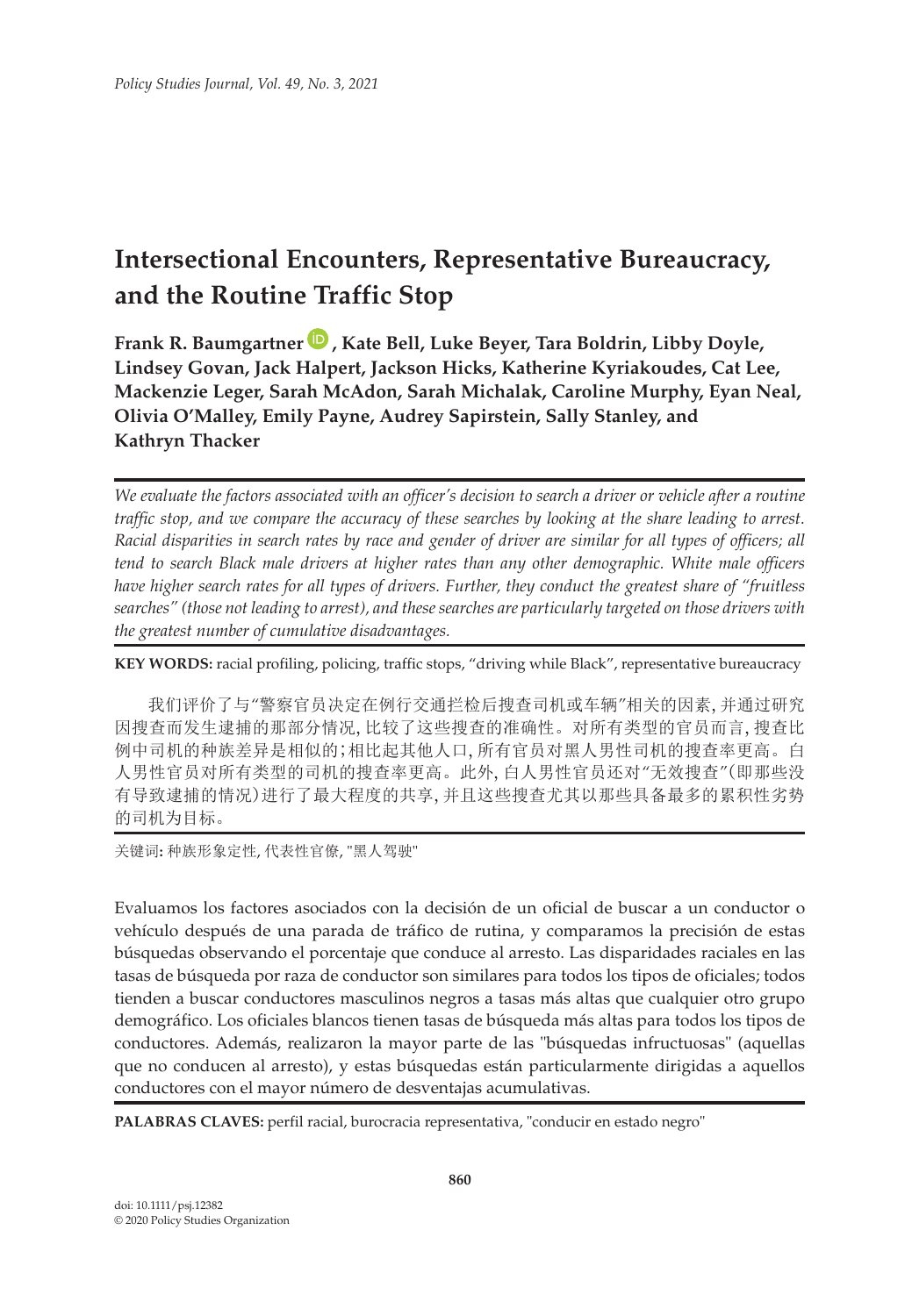## **Introduction**

Somewhere in Charlotte, North Carolina, a young Black man is driving to work; a White male police officer observes. Within the next few blocks, the officer finds a reason to pull the driver over—perhaps a broken tail light, or maybe an expired tag. After pulling the driver over, and based on little information other than a short conversation and computer search, the officer must decide whether or not to conduct a search. Meanwhile, across town, a different officer sees a car run a red light. When this officer pulls the car over, he or she finds that the driver is an older White female. The officer must make the same quick decision based on available information—is the driver likely engaged in some criminal activity that warrants a search? Officers make thousands of such decisions every day. The vast majority of drivers are not subjected to search, but a small percentage are. This study examines the determinants of those quick and routine decisions related to the odds of search following a routine traffic stop.

In Charlotte, North Carolina, during 2016 and 2017, an incident like the first occurred 6,977 times, of which 1,158, or 17 percent, led to a search. The second situation occurred 1,117 times, of which only four, or 0.36 percent, led to a search. A young Black male stopped by a White male officer for a nonmoving violation had over 40 times the likelihood of being searched compared to a White female pulled over for a moving violation by an officer who was not a White male.<sup>1</sup> We make use of a comprehensive database that includes two years of traffic stops in Charlotte, North Carolina, and shows White male officers to be considerably more likely to search the drivers they pull over than officers of any other demographic group. Officers of all identities share a tendency to search young Black male drivers at higher rates than other drivers. These rates are lower, however, when the officer is Black or female than when the officer is a White male. We find that other characteristics of the driver, the officer, the location, and the purpose of the traffic stop also predict whether a search will occur. Further, we assess the accuracy of these searches by comparing rates of search, arrest, and "fruitless search" (those not leading to arrest). The comparisons show that demographic targeting subjects disadvantaged groups to higher rates of fruitless search than arrests rates suggest are warranted. This is particularly true when the stop is conducted by White male officers. Our findings have important implications for the question of equal representation in public employment, particularly law enforcement. What are the promises, and limitations, of a "representative bureaucracy"? Can we expect a more diverse police force to produce better and more equitable outcomes? Our findings suggest strong reasons to believe so.

## *Representative Bureaucracy*

Representative bureaucracy is the idea that agents of the state should reflect the citizens they serve. When Kingsley (1944) first wrote about the concept, his concern was whether a nation's bureaucracy reflected the values of the "ruling elite." Looking at the British civil service, he was reassured that high civil servants did, indeed, reflect these values, as they generally came from elite social backgrounds. Since the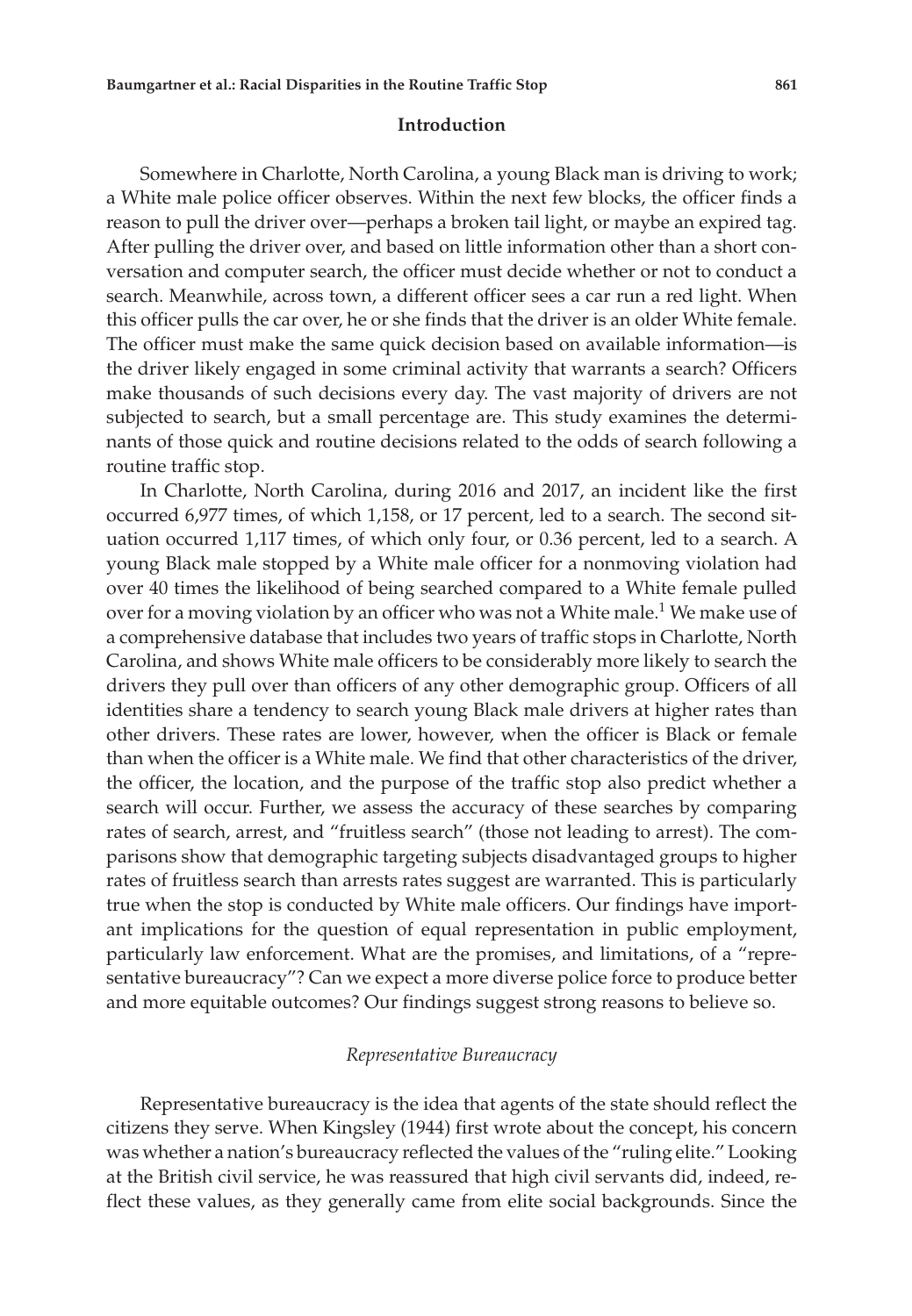original formulation, Kingsley's question has been democratized. Scholars—since at least Subramaniam (1967)—have assessed the degree that public bureaucracies reflect the demographic characteristics of the citizenry. Subramaniam noted that origins do not determine values, particularly in an environment of upward mobility (1967, p. 1014). Mosher (1968) clarified the distinction between passive and active representation. Kenneth Meier wrote: "A bureaucracy is representative in the passive sense if the bureaucrats share the same demographic origins (race, sex, education, religion, etc.) as the general population. … A bureaucracy is an active representative if it produces policy outputs that benefit the individuals who are passively represented" (1993, p. 393, quoted in Kennedy, 2012, p. 400).

Many elements stand between citizens and the government agents who serve them: Organizational mission, training, and culture, for example (see Meier & Nigro, 1976). Many scholars have noted the distinction between "traditional" and "representative" roles within a bureaucracy. Sowa and Selden (2003) looked at the use of discretion in awarding home mortgages in the Rural Housing Loan Program of the U.S. Department of Agriculture's Farmer's Home Agency, where there had traditionally been little concern for serving minority constituents, but where civil servants in regional offices have significant personal discretion in making loan decisions. They found that a "minority role" orientation was a significant predictor of loans for minority borrowers when compared to a "traditional role" orientation. Sowa and Selden emphasize an agent's minority role orientation as well as discretion. In a low-discretion setting, neither passive representation nor a minority role orientation would make a difference. Many other scholars have emphasized this combination as well (see e.g., Meier, 1975; Meier & Nigro, 1976; Saidel & Loscocco, 2005; Selden, 1997). Within agencies such as the postal service, unemployment or welfare offices, or the IRS, individual street-level bureaucrats may have little discretion. In these cases, the value of descriptive representation is to ensure equal access to public employment, and little more. However, discretion is much higher among the farm loan administrators that Selden (1997) and Sowa and Selden (2003) studied, among teachers (see e.g., Grissom, Nicholson-Crotty, & Nicholson-Crotty, 2009; Meier, Wrinkle, & Polinard, 1999), or among police officers (e.g., Close & Mason, 2006). In high discretion situations, it matters. Other scholars (see particularly Meier, 1975; Subramaniam, 1967) have emphasized the importance of diversity in top levels of the administrative apparatus of the state, where decision makers are directly involved in making policy, not just implementing it.

Saidel and Loscocco (2005), summarizing previous literature, suggest that ascribed characteristics may lead to certain values, which may cause behaviors that in turn generate the policy outputs of a bureaucracy. But, they argue, this entire process may be embedded in a "gendered institutional context" where male and female administrators differ. Specifically, they find female agency heads prioritize different issues than their male counterparts.

Meier and colleagues (1999) assessed another issue: perhaps a representative bureaucracy makes decisions that benefit all citizens, not just minority citizens. Looking at educational outcomes, they demonstrated that school districts with greater racial diversity among teachers boasted higher scores, which benefitted Black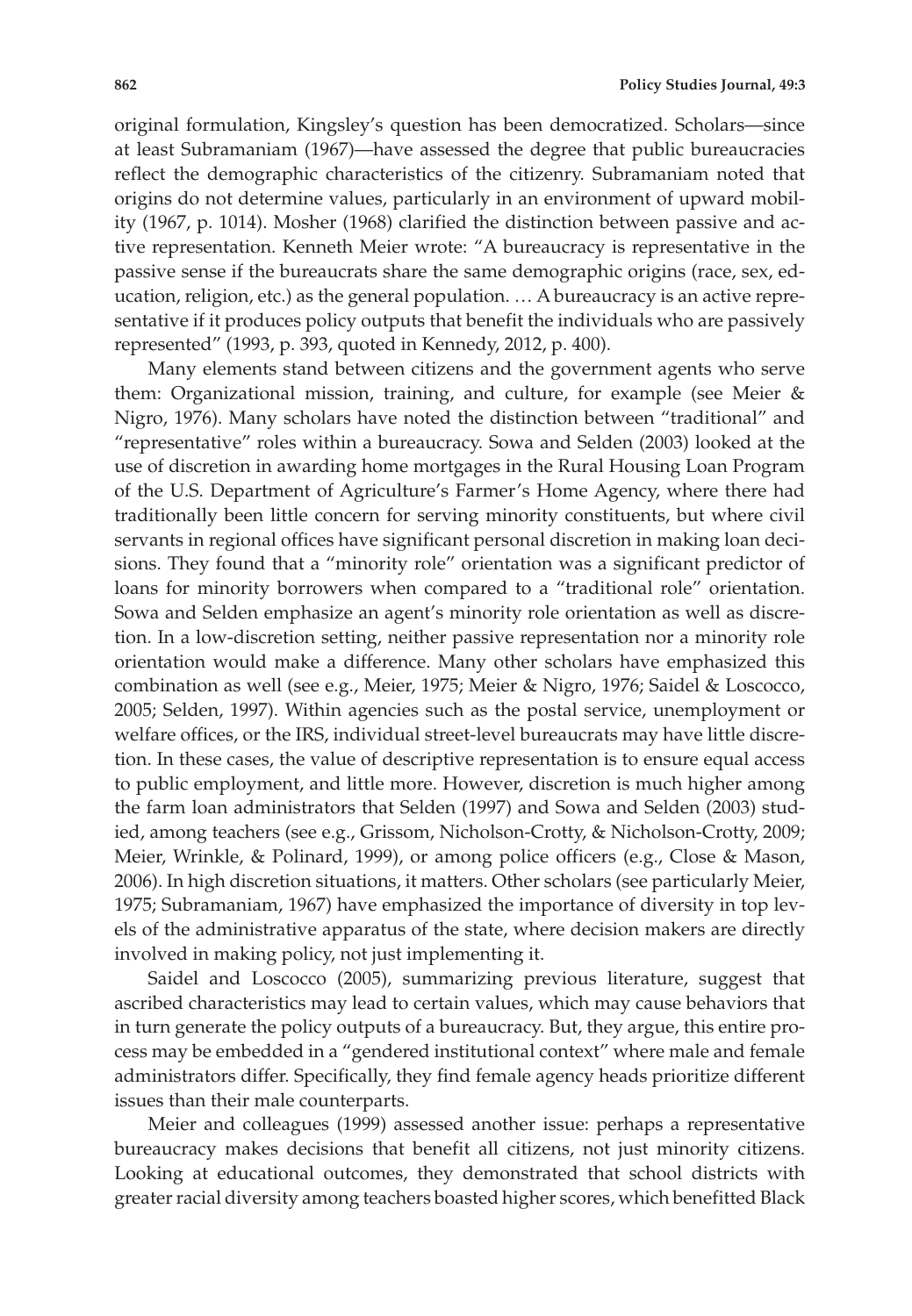and White students alike. Page (2008) has also written about the value of diversity among decision makers, arguing that more diverse groups generate better decisions, not only more equitable ones.

Our study focuses on the routine traffic stop. Police officers certainly reflect the conditions reviewed above: they have a great deal of discretion; they work in a highly gendered environment; there is significant demographic diversity both among the employees and in the members of the public with whom they interact; there is a clear distinction between a traditional role orientation (sometimes referred to in the literature as the "blue culture"; see Pegues, 2017) and a more reformist, community-oriented, bias-free policing orientation (see Fridell, Lunney, Diamond, & Kubu, 2001). In sum, a police department represents a valuable setting for understanding important questions in representational bureaucracy.

### *Intersectionality and the Traffic Stop Encounter*

Crenshaw (1989) drew attention to the concept of intersectionality with the observation that Black women were denied legal protections on the basis of their combined status of being both Black and female when the discrimination against them was, indeed, related to that intersectional identity. If all Blacks did not suffer, or all women did not suffer, there was no redress. Since her initial formulation, intersectionality has become a foundational element in the analysis of social disparities of many kinds. At its core, the concept conveys that a combination of disadvantaging traits such as being poor, a member of a racial minority, homosexual, a recent immigrant, or having special physical needs should not be viewed or treated as discrete or additive elements. Crenshaw (1991) focused on the women seeking help in battered women's shelters who were often poor, minority, immigrant, and possessed other disadvantaging characteristics. Her analysis suggested that without addressing these multiple overlapping disadvantages, we could neither understand nor respond to the situation at hand. (For foundational studies on this topic, see Collins, 1990; Hancock, 2004; Harris-Perry, 2011; Strolovitch, 2007.) Rather than assuming an additive impact of each of these identities, analysists must pay attention to their specific combinations.

Traffic stops certainly involve a number of different characteristics, so our analysis is strengthened by an intersectional perspective. The literature on representative bureaucracy would suggest a focus on the identity of the officer, or the combined identities of the officer and the driver, but in the analysis that follows, we go beyond this to consider factors related to the officer, the driver, the location and characteristics of the stop, and combinations of these factors.

Previous studies have typically focused on the identity (age, race, gender) of the driver with controls for the purpose of the stop (see e.g., Baumgartner, Epp, & Shoub, 2018; Epp, Maynard-Moody, & Haider-Markel, 2014), the combined identities of the officer and the driver (e.g., Close  $\&$  Mason, 2006), or the characteristics of the officer. Many studies of racial diversity in police departments question whether the organizational culture of the police profession ("blue") supersedes a more generalized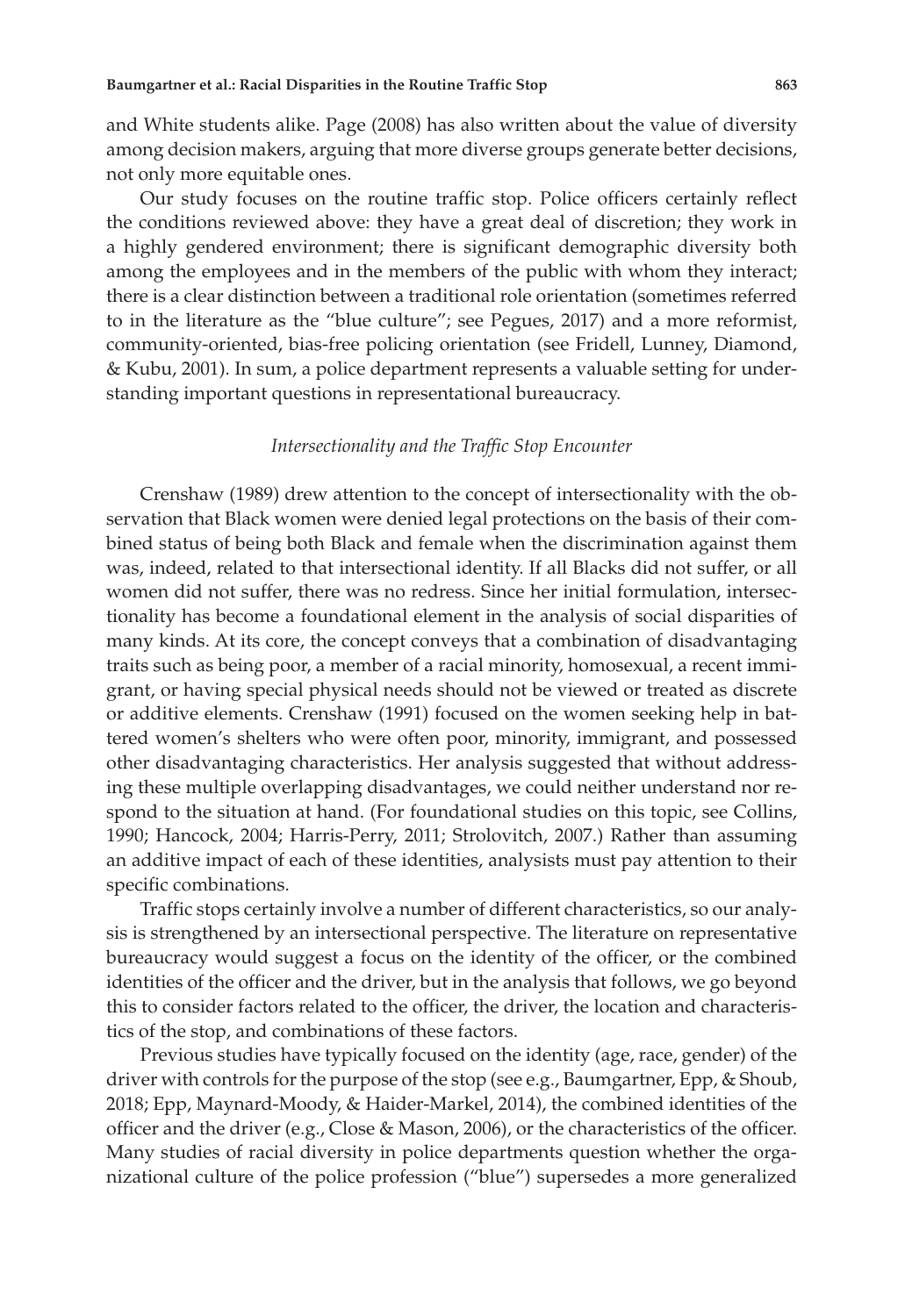racial identity (e.g., "Black"). These studies have pinpointed both ideological and behavioral differences among Black and White officers (Morin, Parker, Stepler, & Mercer, 2017; Moskos, 2008; Woods, 2014). Drawing from a long literature on "tokenism" (e.g., the behavior of members of small minority groups within predominantly homogeneous professions, such as all-male or all-White organizations; see Kanter, 1977; Yoder, 1991), but consistent with the idea of organizational culture or mission overriding one's social background, the idea here is that Black officers may not behave differently than their White counterparts: they may become "more blue than Black" (Rowe, 2012; Van Maanen, 1975; Wilkins & Williams, 2008). These, of course, are empirical questions, not ones to be assumed. The literature on tokenism may no longer be relevant to large urban police departments (tokenism was typically defined in the literature as relevant to situations where the minority group represented less than 15 percent of the total; in today's police forces this number is often exceeded), but certainly the question of organizational culture must be taken seriously. Within the law enforcement community, common stereotypes of the "criminal profile" of the young minority male may be widespread.

## *Theories of Disparate Treatment*

Nationally, more than 20 million Americans are pulled over for a routine traffic stop each year; in fact, 86 percent of Americans cite a traffic stop as their most recent interaction with a law enforcement officer (Eith & Durose, 2011). Traffic stops are low-information situations: the officer has just a few minutes, a short conversation with the driver, and a quick computer search of the license tags or operating license to determine whether to conduct a search. In the vast majority of cases, of course, no search is conducted—over 95 percent in our dataset. When a search occurs, drivers immediately understand that the officer views them with suspicion. Thus, our collective experiences with traffic stops, the most common citizen–police interactions, tell us a lot about how the police view us. For most Americans, a traffic stop is unwelcome, frustrating, perhaps costly, but generally rare and trivial; a minor inconvenience easily outweighed by the state's interest in public safety. The U.S. Supreme Court has made clear that the police have the authority to detain someone temporarily based on this logic. The analysis in the majority opinion in *Terry v. Ohio*, 392 US 1 (1968), held that the "scheme is justified in part upon the notion that a 'stop' and a 'frisk' amount to a mere minor inconvenience and petty indignity, which can properly be imposed upon the citizen in the interest of effective law enforcement on the basis of a police officer's suspicion" (pp. 10–11). This case dealt with a pedestrian stop; in *Whren v. United States*, 417 US 806 (1996), the Justices made clear that an officer could use the traffic code in order to create a "temporary detention of a motorist … even if a reasonable officer would not have stopped the motorist absent some additional law enforcement objective" (p. 806). That is, a technical violation of the traffic code that would otherwise not merit attention may be used as a mechanism to conduct a criminal investigation. If the quick investigation yields no probable cause, then the motorist may be sent on his or her way with no further action.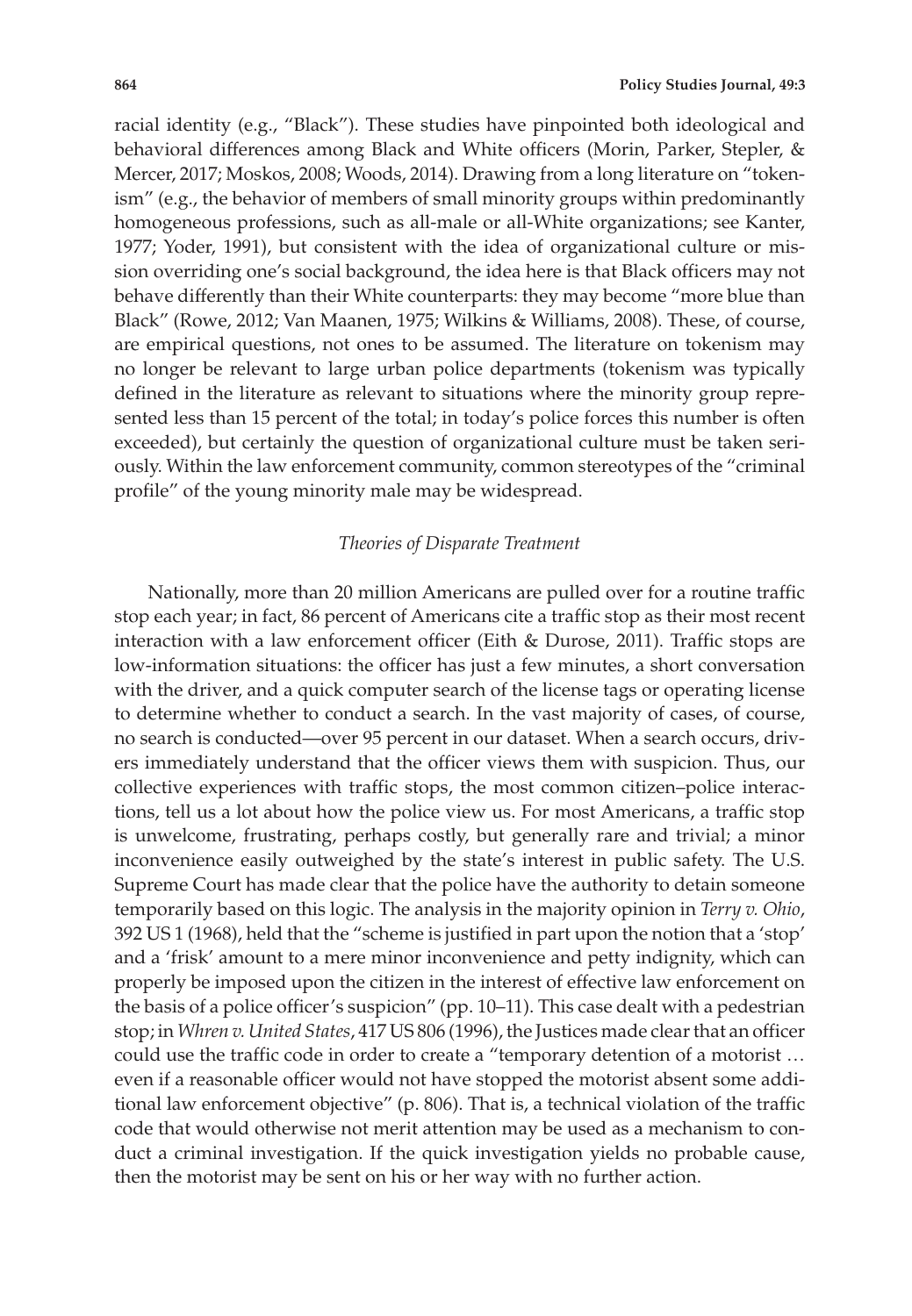A key element in the combined logics of the *Terry* and *Whren* decisions is the idea that such encounters with the police should be rare. And for White middle-class Americans, they are. But for those Americans who fit a particular stereotype in their appearance and live in certain neighborhoods, it can be a common and powerful signal that officers view them with suspicion. It can be frustrating, humiliating, and dangerous. The simple fact that police are more active in "high crime" areas means that individuals who live in those neighborhoods are likely to be exposed to much greater chances of being stopped by an officer than those who live in wealthier areas with less police presence. Philando Castile, who was killed after a traffic stop in St. Paul Minnesota in 2016, had been pulled over 46 times between receiving his driver's permit in 2002 and his death 14 years later. The police paid particularly close attention to Castile when he was a new driver, stopping him on July 15, 2002, a day before his 19th birthday, then again on December 2, 2002, January 8, February 3, February 12, February 13, February 16, March 4, and March 22, 2003; eight times in just three months (see Peralta & Corley, 2016). The Justices' logic about willingly submitting to a minor, momentary, and rare inconvenience for the sake of public safety might look very different if that inconvenience were common, repeated, unjustified, and potentially fatal, as it was for Castile.

Many scholars have noted that in a low-information environment such as a traffic stop, stereotypes and profiles may play an outsized role in police decision making. Because officers unquestionably have the legal authority to detain a driver temporarily, and can use any element of the traffic or the vehicle code as a reason to justify a traffic stop, these decisions are not only characterized by low information, but also by high discretion. Virtually every moving car is breaking some law, even if we consider only speeding (where the flow of traffic is routinely faster than the speed limit) or "obstructing traffic" (where an officer has discretion to interpret the law, including driving below the speed limit). So, with low information and high discretion, it is important to assess the factors that may drive the outcomes of a routine traffic stop.

## *Characteristics of the Traffic Stop*

In their major study of citizen response to traffic stops, based on a survey of 2,329 drivers in the Kansas City metropolitan area, Epp, Maynard-Moody, and Haider-Markel (2014, see also 2016) make a crucial distinction: Drivers can tell when they were pulled over for a reasonable traffic safety purpose, and when the stop was a pretext for a conversation based on the officer's apparent suspicion of the driver. Epp et al. (2016) refer to "safety" and "investigatory" stops to make this distinction, and they note that Blacks are more than twice as likely as Whites to be the subjects of these investigatory stops. It is important to note that pretextual use of the law has consistently been found to be legally acceptable by the courts, but drivers may understand that it is not fair (see Baumgartner et al., 2018; Epp et al., 2016; Meares, Tyler, & Gardener, 2016). A recent decision by the Oregon Supreme Court presents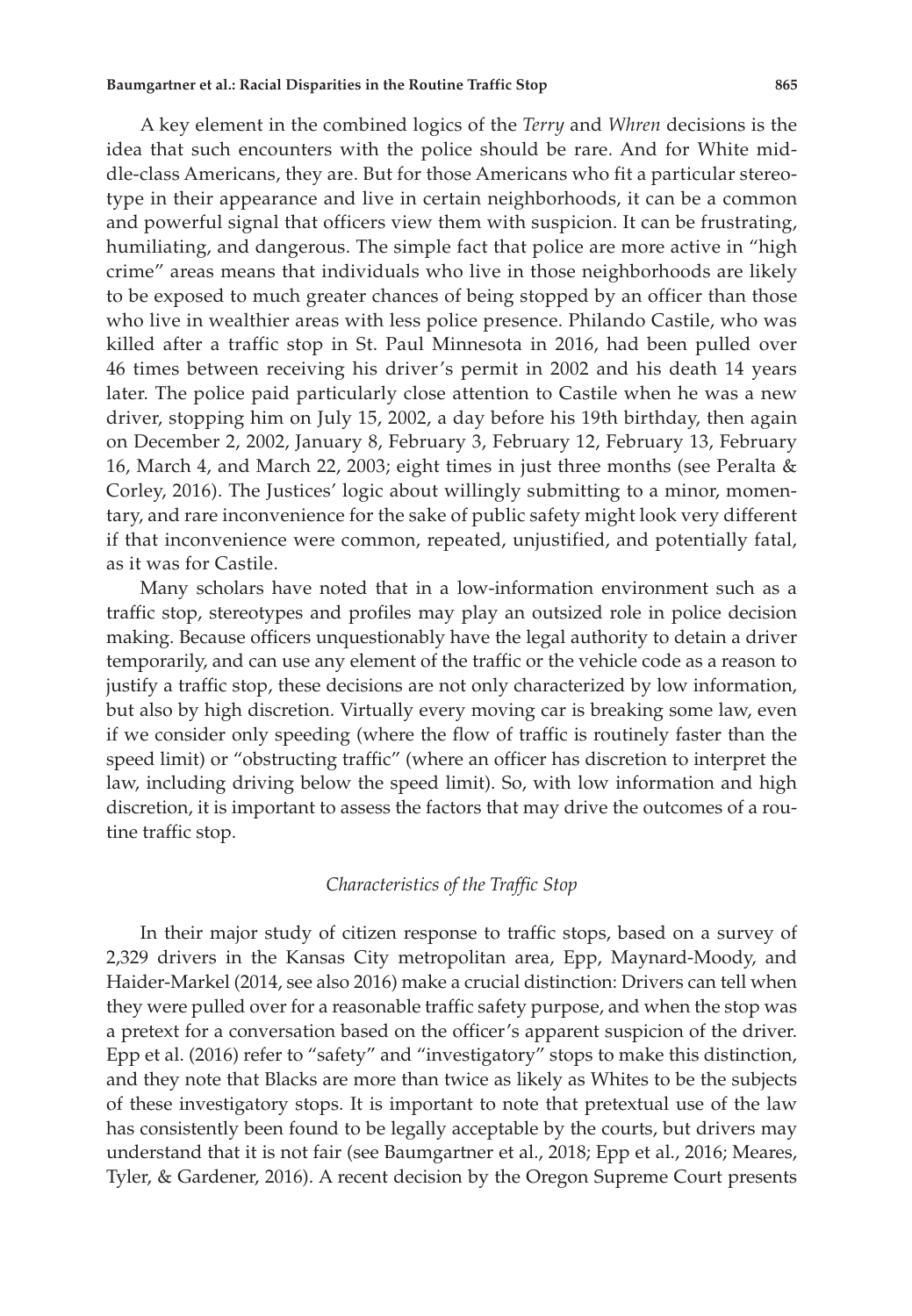a counter-statement to this established practice; the Court ruled that an officer may not conduct a search following a stop for "illegal right turn," since the search could not possibly elucidate the reasons why the illegal behavior occurred (*State v. Arreola-Botello*, SC S066119, 2019). The Court referenced recent work concerning the racial disparities in search rates that result from such pretextual stops; such a ruling, if generalized, would change police behavior substantially. These analyses are therefore at the core of current legal and public policy controversies concerning fairness and equity.

Baumgartner et al. (2018) used the Epp et al. distinction to classify the North Carolina traffic stop purposes into safety and investigatory groups.<sup>2</sup> Safety stops are less likely to lead to search, and the searches that result from them show lower rates of racial disparity. We follow them in classifying traffic stops into two groups, safety and investigatory. Investigatory stops may result in searches more often because they could be associated with poverty indicators (e.g., cars in poorer physical condition, resulting in more equipment problems; expired registration tags because the car may be unable to pass the required inspection or the driver may not have the funds to pay the registration fee), if the officers associate criminality with poverty. These stops might simply be excuses for the officer to conduct a legally justified stop, when the driver is breaking no traffic law or even moving.

The outcome of a traffic stop is highly discretionary as well. Drivers pulled over for the same reason see different outcomes. In order to assess these outcomes while holding other factors constant, Baumgartner et al. (2018, p. 130) looked at over 9,000 officers across North Carolina who had pulled over at least 100 drivers for speeding, and compared, for each officer, the percent of those drivers receiving a citation (rather than another outcome, typically a warning). The results showed that the full range from zero to 100 percent was observed: some officers always gave a ticket, some never did, and there were officers at every point in between. Their analysis of safe movement violations, DWI stops, and seat belt stops showed similar findings. Clearly, a police officer has a lot of discretion.

An important characteristic of the traffic stop is where it occurs. Police leaders often point out that their officers need to be more aggressive in those areas where they respond more often to citizen calls for help. For example, the Charlotte-Mecklenburg Police Department (CMPD) provides this explanation in the introduction to the traffic stops database used here:

CMPD is committed to deploying traffic officers to areas where we experience high crime and victimization. Our focus is also in the geographical areas where concerns are reported by community members. We as a police department have a responsibility to those communities, to address their concerns and take appropriate enforcement action in an effort to keep their neighborhoods safe. Additionally, we are not only reacting to crime but proactively engaging in strategies that are intended to prevent criminal activity from occurring by placing officers in areas with a greater statistical history of crime. (Charlotte Open Data Portal, n.d.)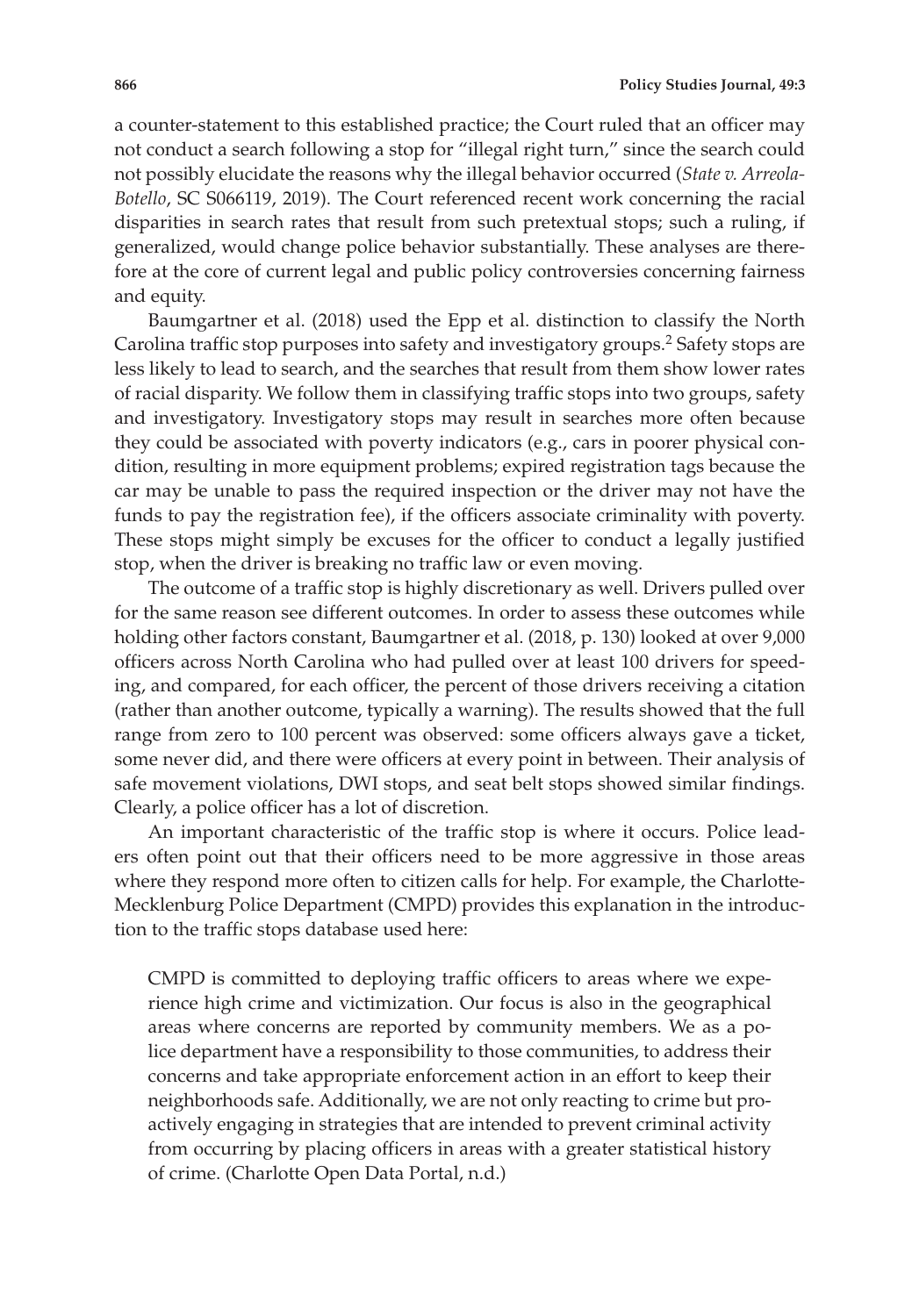Clearly, the public explanation of the CMPD policing strategy includes using traffic stops as a means of disrupting crime and letting potential criminals know that the police are watching. We, therefore, must be aware of location in any assessment of traffic stops outcomes. The CMPD statement clearly delineates a strategy of using traffic stops for crime prevention, not only to keep the roads safe. The *Whren* decision is a firm legal basis for such a policy.

## *Officer Characteristics*

We referred above to the "Black vs. blue" dichotomy in the policing literature: minority officers, like female officers, may fully adopt the stereotypes and practices of the dominant culture, or they may not. Wilkins and Williams (2008) investigated the impact of racial diversity on the police force on the racial disparity of vehicle stops. They compared the percentage of Black officers per police division with the number of vehicle stops of Black drivers as a portion of the eligible Black residents in the patrol area, finding that increases in Black police officers coincided with increases in the racial disparity of vehicle stops. Wilkins and Williams (2009) conducted a similar study regarding Latino rather than Black officers and had similar results. Correll, Park, Judd, and Wittenbrink (2002) looked at the "shoot/don't shoot" decision, using a video-game situation with Black and White targets, and both Black and White subjects. They found that the decision to "shoot" was quicker with Black targets, and that this was unrelated to the race of the hypothetical shooter. A follow-up study (Correll et al., 2007) comparing community members with actual police officers found robust evidence of quicker decisions to shoot the minority targets, and, for the officers, no statistically significant differences between minority and White officers in this regard (in fact, the minority officers showed higher racial differences). These studies suggest that increased diversity on the force may have limited impact on racial disparities in outcomes.

Other studies have reported more significant differences among White and Black officers. Woods (2014, pp. 161–62) found that White officers are more assertive, whereas Black officers are more concerned with heading off "unintended escalations." Brown and Frank (2005, 2006) found that that White officers were more likely to make an arrest than Black officers, and Black citizens were more likely to be arrested instead of receiving citations than White drivers in similar situations. Brown, Novak, and Frank (2009) found that White officers were more likely to both assert authority in an encounter with a juvenile, and to make an arrest. Close and Mason (2006) found White officers to have a higher search rate but a lower contraband hit rate, while Black and Latino officers conducted fewer searches and had higher hit rates. Combined, these studies suggest that while disparities based on driver characteristics may be high no matter the officer, Black and White officers may have different rates of assertive behaviors; this is directly applicable to our analysis of searching. Morin and colleagues (2017) found that officer support for the use of force, or assertive police tactics, was stronger among officers with fewer years of experience. We will therefore also pay attention to officer years of experience. Attitudes may soften with experience.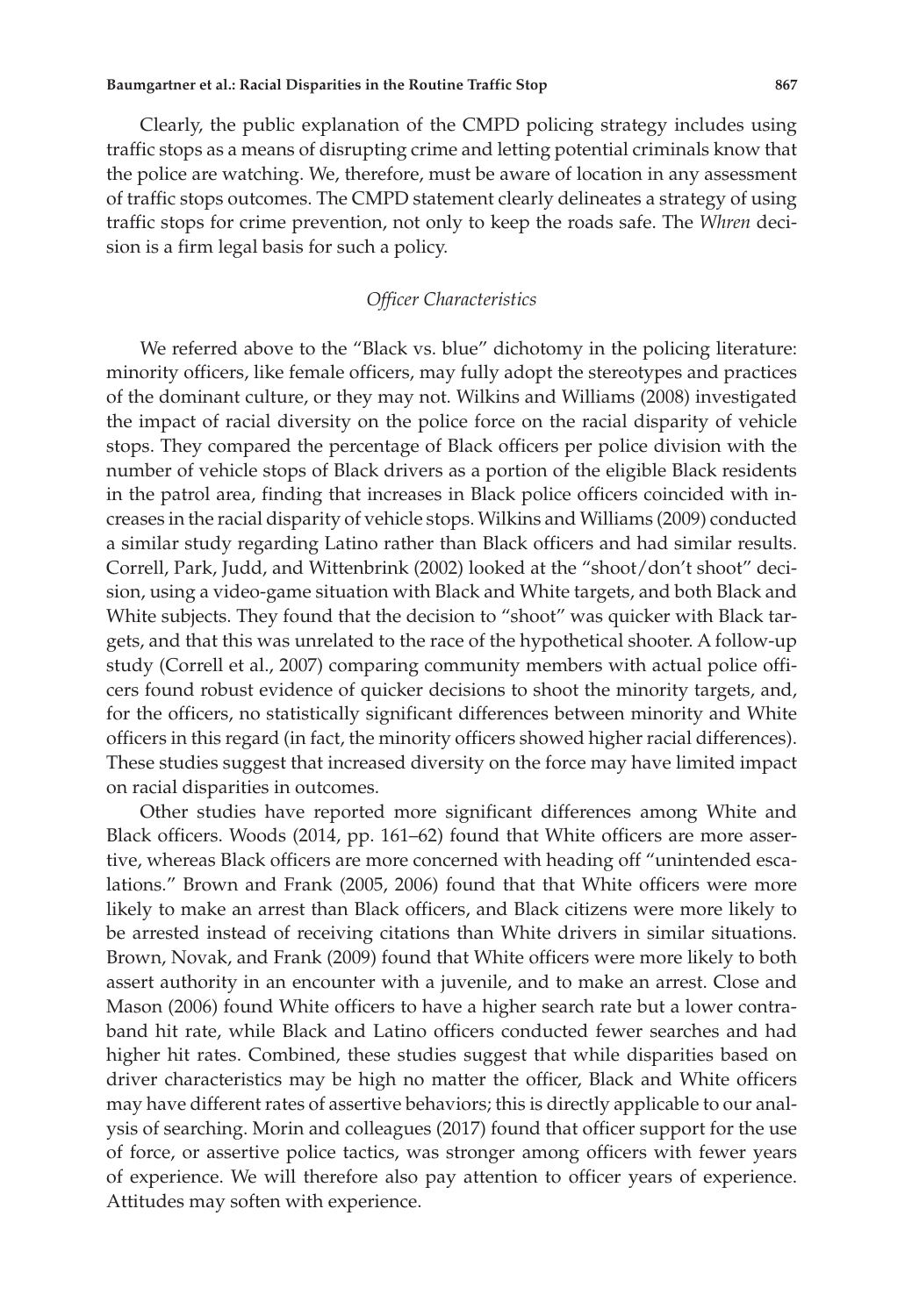#### *Driver Characteristics*

Many authors have looked at driver characteristics as predictors of search. Most recent and pertinent for this study is Baumgartner et al. (2018), who reviewed over 20 million traffic stops from every agency in North Carolina from 2002 through 2016 and showed powerful race-, age-, and gender-of-driver effects, robust to statistical controls for possible confounding factors. Epp et al. (2014) have provided the most complete study, along with Baumgartner et al. (2018), and we will not review the entire literature here. Suffice it to say that race-of-driver effects, especially among males, are well founded.

### *Theory and Hypotheses*

Previous studies have clearly provided a number of expectations. But if we think of a traffic stop as a low-information encounter, then it should be ripe for the workings of implicit bias and stereotypes. It is also a high-discretion situation for an officer: whether to pull the car over in the first place, what enforcement action to take, and whether or not to search the vehicle are all highly discretionary actions. Both the officer and the driver bring identities and attitudes to the traffic stop encounter; we can measure their identities. We test a theory based on cumulative disadvantages associated with the driver, the officer, the purpose of the traffic stop, and its location. We expect the factors we identify to have stronger effects when they appear in combination with others.

We are particularly interested in unwarranted suspicion. Accurate police targeting of actual criminals is not our concern; this might be considered good policing. Rather, we are concerned with the use of stereotypes, other heuristic rules, or differences in police behavior toward different groups of drivers which are not justified by differential rates of criminal behavior. Therefore, we compare searches with arrests and with "fruitless searches." We define a fruitless search as a search followed by the decision not to arrest.<sup>3</sup> If one group has twice the rate of criminal behavior, and is targeted in that proportion as well, the ratio of fruitless searches will be identical to the other two ratios (search rates and arrest rates). If there is unjustified over-targeting, the differences in arrest rates will be lower and the difference in fruitless searches will be higher than the difference in the search rates. High disparities in the fruitless search rate indicate that a lower threshold of suspicion may have been used in the targeted group.

Regarding the officers, we expect White male officers to be more likely to adopt a traditional role orientation; similarly for officers with less experience. Regarding the drivers, we expect young, minority, and male drivers to be targeted for more assertive enforcement actions by officers of all types. Overall, we expect more assertive police targeting, including higher search rates, particularly fruitless search rates, to be associated with the following characteristics:

*Hypothesis 1: White male officers.*

*Hypothesis 2: Officers with less experience.*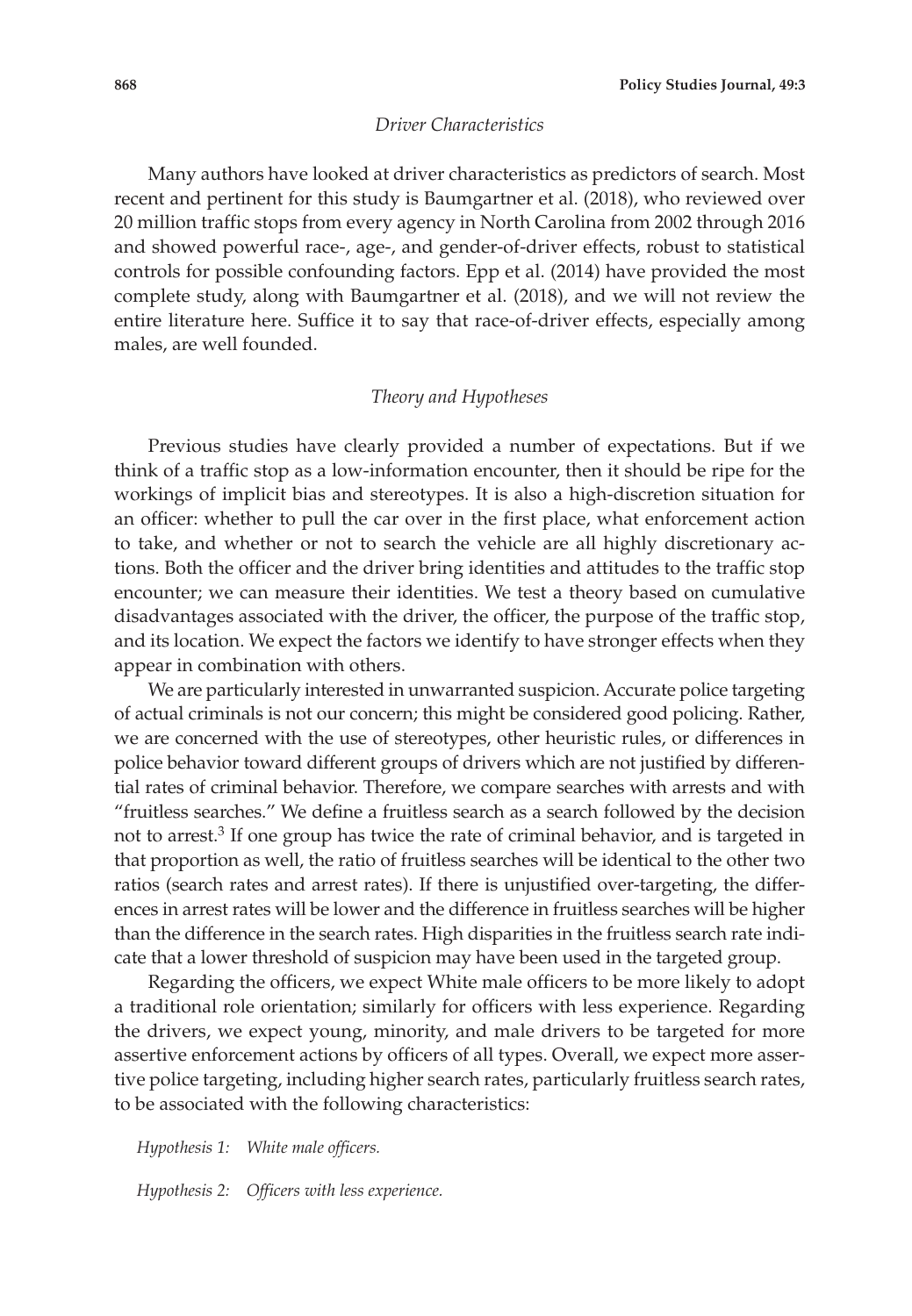*Hypothesis 3: Younger drivers. Hypothesis 4: Minority drivers. Hypothesis 5: Male drivers. Hypothesis 6: Investigatory stops rather than safety stops. Hypothesis 7: Areas of the city with more poverty.*

Finally, we expect that:

*Hypothesis 8:* As the number of intersectional disadvantages from the list above increases, so too do assertive police behaviors.

### *Data and Research Approach*

Charlotte, North Carolina is the state's largest city with a 2010 population of approximately 800,000, of which 45 percent are White, 35 percent Black, and 13 percent Hispanic. The Charlotte-Mecklenburg Police Department (CMPD) provides two years of data on traffic stops at the city's open data portal, and we retrieved the 2016 and 2017 data, consisting of  $88,056$  traffic stops.<sup>4</sup> As in most large U.S. cities, Charlotte's police department does not reflect the diversity of the city's population. According to a 2015 study based on U.S. Department of Justice statistics, the CMPD had 22.8 percent minority representation among officers, putting it 33 percentage points below statistical parity with its community. Black, Hispanic, and Asian-American representation on the force were 16.5 percent, 3.7 percent, and 2.1 percent, respectively, leaving each group significantly under-represented on the force compared to its share of the community (Maciag, 2015, p. 7). In this way, Charlotte is typical of many cities. These features are captured in our data, where 64.5 percent of the traffic stops were made by White male officers; 15.7 percent by Black male officers; 6.7 percent by White female officers; 1.09 percent by Black female officers; and 11.96 percent were made by officers of other racial groups (of which 5.88 percent were by Asian-American and 4.38 were from officers listed as "Hispanic/Latino"). Across the different "patrol districts" in the city, the percentage of stops made by White male officers ranges from 55 to 87 percent; Black male officers conducted from 8 to 36 percent of the stops across these neighborhoods. Across racial groups of drivers, the percent of stops made by White male officers ranges from 71 to 76. So, while there is some apparent tendency for White male officers to be deployed differentially in different parts of the city, they always represent a majority of all traffic stops, no matter the area. And when considering drivers of different racial and gender groups, their odds of encountering a particular type of officer are almost identical.

We are interested in officer assertiveness, in particular that which is not justified by actual criminal behavior. A search is a powerful indicator that the officer views the driver with suspicion, and is typically based on the discretion of the officer.<sup>5</sup>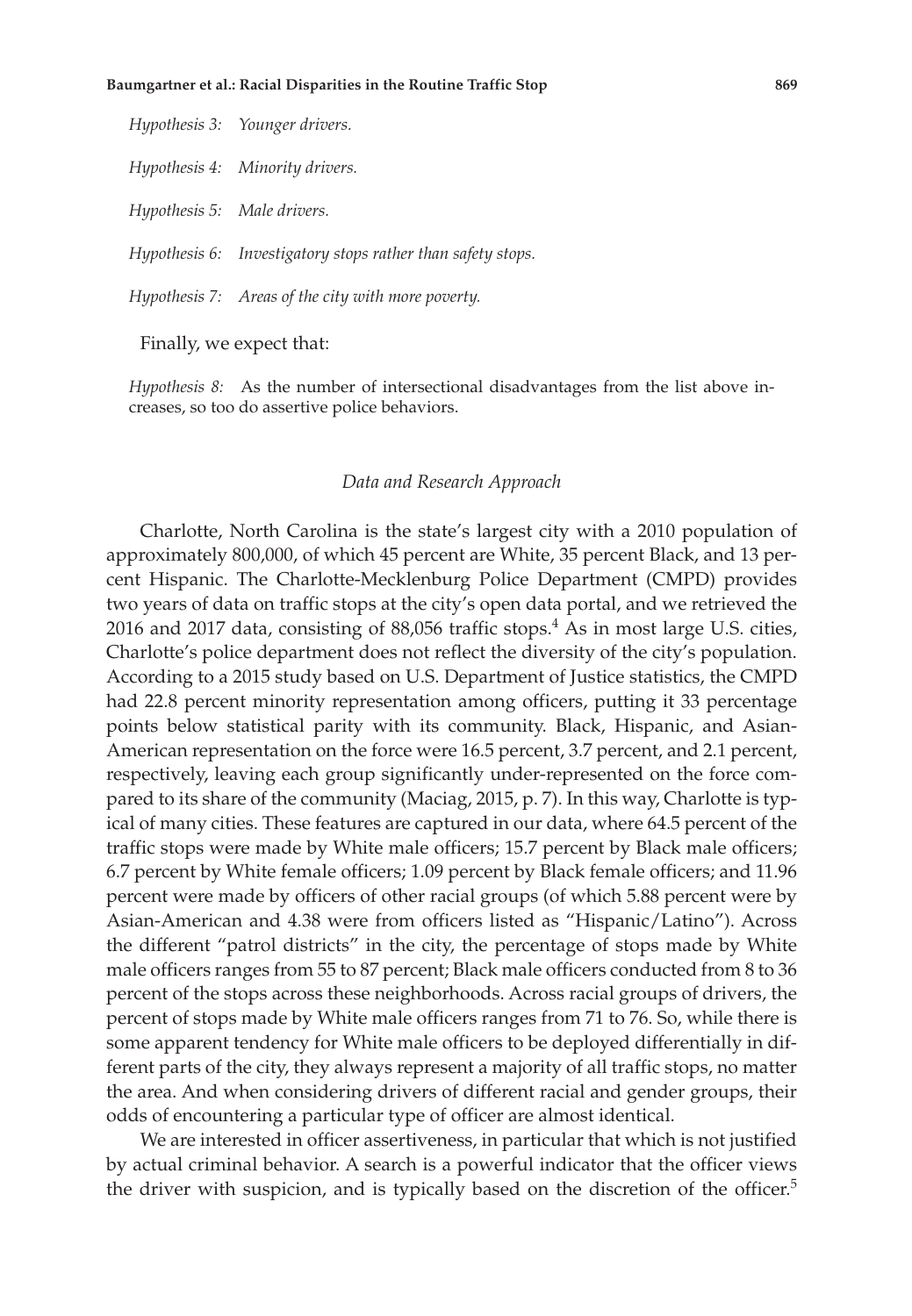As discussed above, some searches (about 30 percent in our dataset) are followed by arrest. We recognize that an officer has some discretion about whether or not to arrest an individual for a given behavior, and there could be identity-based disparities in those decisions; the threshold to arrest might be higher or lower depending on the individual. However, this decision certainly is subject to more constraints than the decision to search. Therefore, we look at differential rates of "fruitless searches" (those not followed by an arrest) to understand the relative degree to which police target different individuals in a way, that is, in retrospect once the search is completed, not justified by observed criminal behavior, even in the eyes of the officer.

Note that the Charlotte database does not indicate the reason for the search, the type of search (i.e., its legal basis), or if the search yielded contraband, even though these elements are part of the required information collected by all North Carolina police departments following any traffic stop. In a larger analysis of all North Carolina traffic stops from 2002 through 2016, Baumgartner et al. (2018, p. 59) found that 3.36 percent of stops lead to search, with most of these being based on: (i) consent, (ii) incident to arrest, and (iii) probable cause. Many fewer searches were conducted based on: (iv) protective frisk or (v) search warrant. Search followed by arrest is a better indicator of revealed criminal behavior than contraband hits because officers often record contraband as being found, but nonetheless decide not to arrest; presumably this is because the "contraband" is in fact not illegal or because only trace amounts were discovered.

Baumgartner et al. (2018) also found significant effects on search rates by time of day. The morning rush hour clearly differs dramatically from other times of day; search rates are low during the rush hour but much higher in the wee hours of the morning. Similarly, they found that different police agencies differed dramatically from one another in such basic characteristics of the number of traffic stops per population, and the baseline search rates. We do not address the time-of-day hypothesis here because the data made public by the Charlotte police department do not include that variable. We do not assess the second variable here because the present study is limited to just one police department.

We provide a set of robustness tests in our supporting information. Some traffic stops, for example those resulting from a police "investigation" (e.g, a request that officers look for a driver fitting a certain physical description or driving a certain model car, as a criminal suspect) have high search rates, and these traffic stops might not fit the logic that we describe here. Similarly, DWI traffic stops have high search rates, also following a different logic involving less officer discretion. We replicate our analyses while excluding all DWI and Investigation stops in the supporting information available online. Similarly, some searches are conducted incident to arrest, following a search warrant, or as "protective frisk"; these also involve less officer discretion. The 2016–17 CMPD database we use does not distinguish among search types, so we cannot easily replicate this analysis. However, we make use of the 2002–16 data from Baumgartner et al. (2018) to show the robustness of a similar search model while including only consent and probable cause searches. No substantive conclusions change as a result of any of these robustness tests.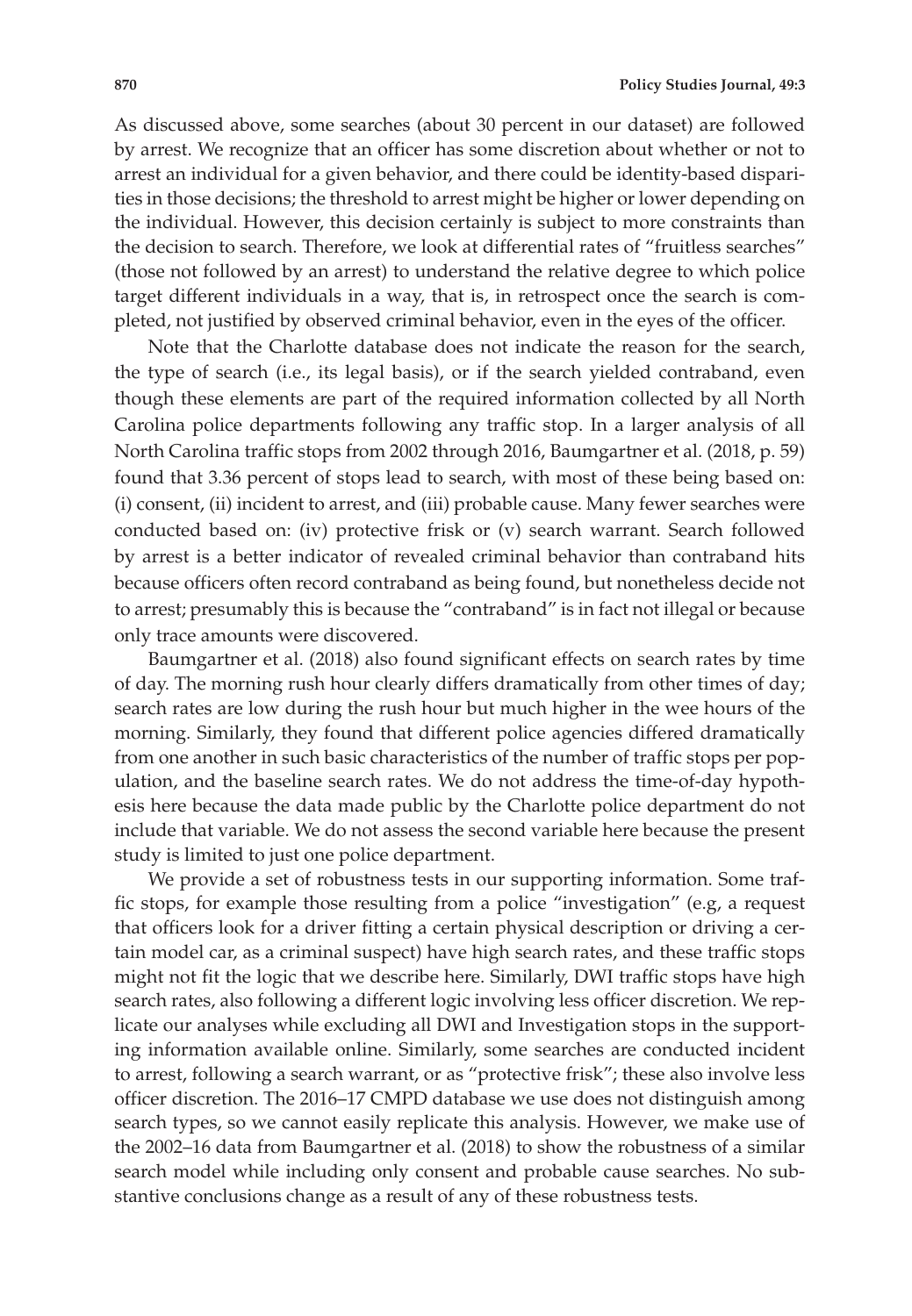# **Results**

Table 1 gives a summary of search rates, arrest rates, and fruitless search rates, by various characteristics of the drivers and officers.

|                                    | Number of<br>Drivers Stopped | Percent<br>Searched | Percent<br>Arrested | Percent Fruitlessly<br>Searched |
|------------------------------------|------------------------------|---------------------|---------------------|---------------------------------|
| Overall                            | 88,056                       | 4.41                | 2.04                | 3.04                            |
| Driver characteristics             |                              |                     |                     |                                 |
| <b>Black</b>                       | 48,615                       | 6.28                | 2.63                | 4.46                            |
| Hispanic                           | 8,893                        | 3.61                | 2.05                | 2.26                            |
| White                              | 27,161                       | 1.73                | 1.14                | 1.04                            |
| Other                              | 3,387                        | 1.03                | 0.86                | 0.68                            |
| Male                               | 51,679                       | 6.24                | 2.76                | 4.29                            |
| Female                             | 36,377                       | 1.80                | 1.02                | 1.27                            |
| Less than 35 years old             | 46,975                       | 6.12                | 2.65                | 4.30                            |
| 35 years old or older              | 41,081                       | 2.45                | 1.35                | 1.59                            |
| Investigatory stop                 | 50,183                       | 5.96                | 2.54                | 4.23                            |
| Safety stop                        | 37,873                       | 2.35                | 1.38                | 1.46                            |
| Officer characteristics            |                              |                     |                     |                                 |
| White                              | 62,712                       | 5.01                | 2.24                | 3.47                            |
| Hispanic                           | 3,685                        | 4.41                | 2.20                | 2.98                            |
| <b>Black</b>                       | 14,809                       | 2.46                | 1.35                | 1.74                            |
| Asian-American                     | 5,174                        | 2.55                | 1.55                | 1.35                            |
| Other or unknown race              | 1,506                        | 4.78                | 1.79                | 3.91                            |
| Male                               | 80,500                       | 4.52                | 2.08                | 3.13                            |
| Female                             | 7,556                        | 3.16                | 1.67                | 2.12                            |
| White male                         | 56,813                       | 5.19                | 2.30                | 3.61                            |
| White female                       | 5,899                        | 3.22                | 1.71                | 2.14                            |
| Other or unknown race              | 10,535                       | 3.56                | 1.82                | 2.31                            |
| <b>Black female</b>                | 962                          | 2.91                | 1.56                | 1.87                            |
| Black male                         | 13,847                       | 2.43                | 1.34                | 1.73                            |
| Less than 5 years of service       | 27,620                       | 6.09                | 2.57                | 4.42                            |
| Five to 13 years of service        | 30,689                       | 5.92                | 2.55                | 4.06                            |
| Fourteen or more years of service  | 29,747                       | 1.28                | 1.03                | 0.70                            |
| <b>Officer-Driver combinations</b> |                              |                     |                     |                                 |
| White officer, Black driver        | 34,741                       | 7.22                | 2.89                | 5.13                            |
| Black officer, Black driver        | 8,250                        | 3.48                | 1.95                | 2.44                            |
| White officer, Other race driver   | 8,531                        | 3.02                | 1.77                | 1.97                            |
| White officer, White driver        | 19,440                       | 1.93                | 1.29                | 1.17                            |
| Black officer, White driver        | 4,594                        | 0.89                | 0.39                | 0.70                            |
| Patrol districts                   |                              |                     |                     |                                 |
| Metro                              | 4,085                        | 12.24               | 3.72                | 9.52                            |
| North Tryon                        | 7,037                        | 7.53                | 3.10                | 5.36                            |
| Westover                           | 6,847                        | 6.66                | 3.55                | 4.29                            |
| Freedom                            | 4,090                        | 6.36                | 3.06                | 4.16                            |
| <b>Hickory Grove</b>               | 7,446                        | 6.10                | 2.77                | 4.08                            |
| Independence                       | 5,475                        | 5.02                | 2.74                | 3.34                            |
| Central                            | 4,187                        | 4.11                | 1.77                | 3.10                            |
| <b>Steele Creek</b>                | 6,063                        | 4.12                | 2.03                | 2.62                            |
| Eastway                            | 9,144                        | 3.63                | 1.79                | 2.44                            |
| <b>University City</b>             | 5,585                        | 2.88                | 1.45                | 2.06                            |
| North                              | 7,250                        | 2.10                | 1.19                | 1.50                            |
| Providence                         | 10,266                       | 1.76                | 0.91                | 1.17                            |
| South                              | 9,356                        | 1.19                | 0.71                | 0.75                            |
| Missing                            | 1,225                        | 3.76                | 1.39                | 2.69                            |

**Table 1.** Variation in Search, Arrest, and Fruitless Search Rates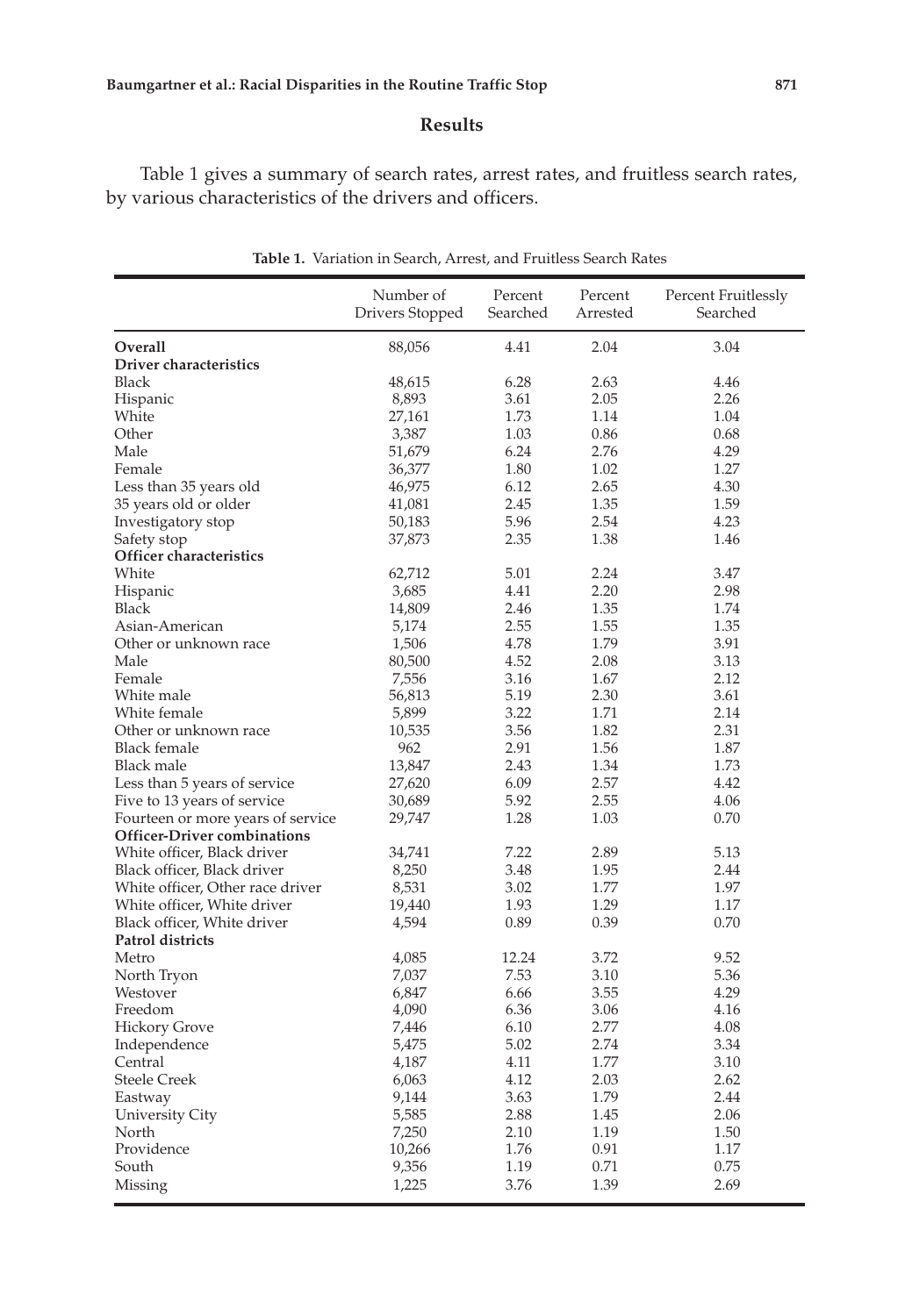Overall, just over 4 percent of traffic stops result in a search, 2 percent in arrest, and 3 percent in fruitless searches.<sup>6</sup> All three adverse outcomes are more common among: Black drivers, male drivers, younger drivers, and drivers stopped for investigatory rather than traffic safety reasons. Black drivers compared to Whites have 3.6 times the odds of search (6.28 search rate for Black drivers/1.73 for White drivers = 3.6). Baumgartner et al. (2018, p. 86) showed that, across 20 million traffic stops in North Carolina from 2002 through 2016, this Black-White search rate ratio was 5.05/2.35, or 2.15. Thus, on the face of it, the racial disparity in search rates is much higher in Charlotte during 2016 and 2017 than was found in this statewide study. Note, however that the arrest rate for Black drivers is 2.3 times higher than that for Whites (2.63 percent as compared to 1.14 percent). And, as discussed above, this reveals that the disparity in fruitless searches is even greater than that in searches: 4.46 for Black drivers/1.04 for White drivers = 4.29. Black drivers are more than four times as likely to be subjected to a fruitless search as White drivers. This pattern, 2.3 for arrest, but 4.29 for fruitless search, suggests over-targeting beyond what the observed arrest rates would justify. (And note that arrest rates draw from the same officer behavior as the other factors we measure here, so may be subject to various racial disparities as well.)<sup>7</sup>

Officer characteristics associated with higher search rates include: White males and those with fewer years of service. White officers encountering Black drivers have more than a 7 percent search rate (and almost a 3 percent arrest rate), more than double any other officer-driver combination. White officers search Black drivers 3.7 times more often than they search White drivers (7.22/1.93 = 3.7). White officers are 2.2 times as likely to arrest a Black driver, but 4.4 times as likely to conduct a fruitless search. Black officers search drivers less than half as often as White officers do, and are particularly unlikely to search White drivers. However, just like the White officers, the Black officers search Black drivers more than three times as often as they search White drivers  $(3.48/0.89 = 3.9)$ . Their pattern of success in finding people worthy of arrest is less targeted against innocent Black drivers, however: their ratio is 5 for arrest and just 3.5 for fruitless search. So, while the Black officers target Black drivers just as White officers do, they search fewer drivers of all types, and their targeting of the Black drivers appears to be more accurate.

Search rates vary by patrol districts, with most of the areas within the range of approximately 3 to 7 percent. However, three districts (North, Providence, and South) show remarkably low search rates (2.1 percent or lower), and one district (Metro) with a much higher search rate than the others, at over 12 percent. Arrest rates do not vary as widely as search rates, which leads to the situation where the range of fruitless search rates, 0.75 to 9.52 (a ratio of 12.7), is much higher than what is justified by the range in arrests that follow searches: 0.71 to 3.72 (5.2). The higher rates of fruitless searches cannot therefore be explained by higher rates of arrest.

What can explain these differences? One factor might be social class. In Figure 1 we compare the search rates with the average household income in the 13 patrol districts listed.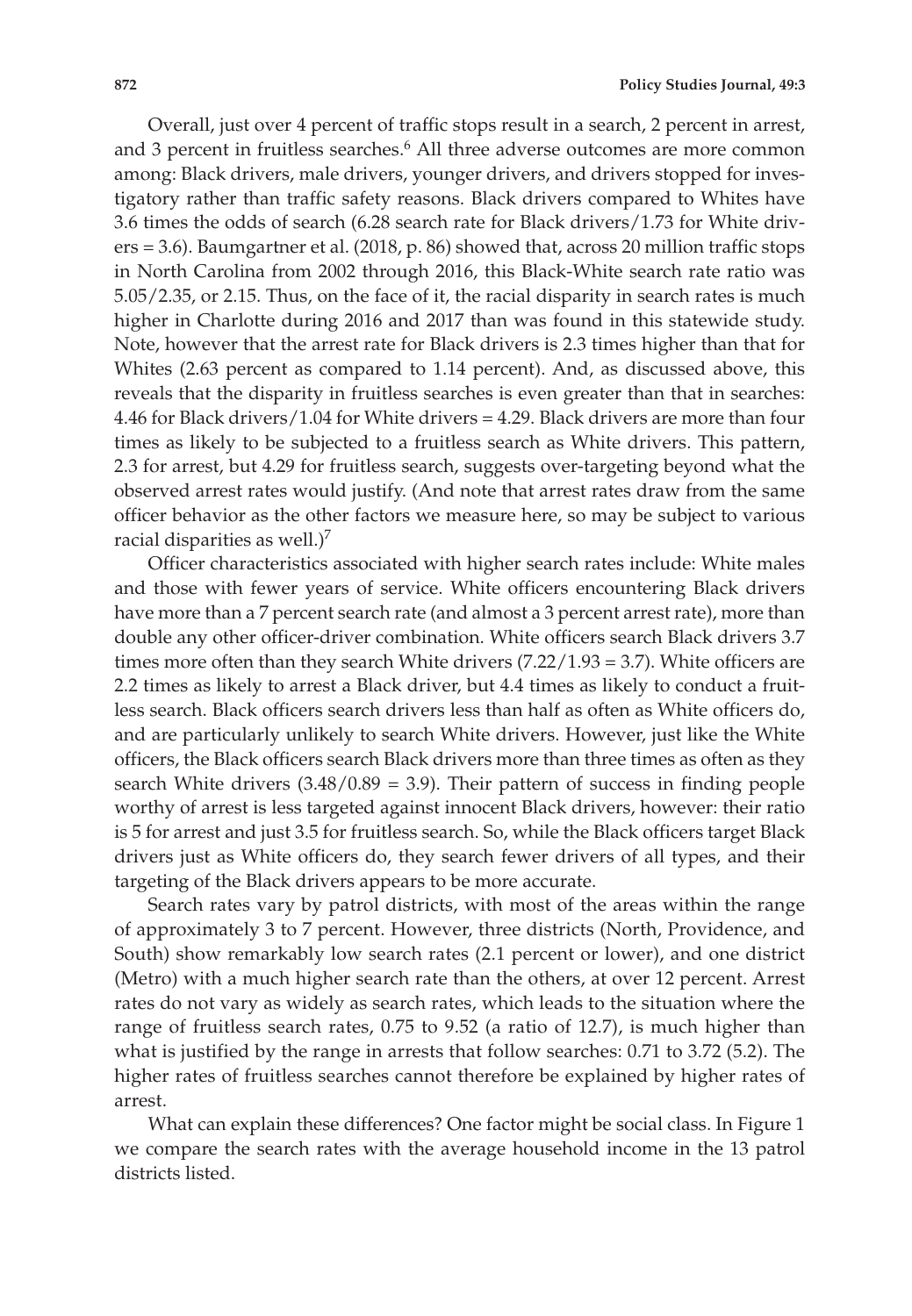

**Figure 1.** Search, Arrest, and Fruitless Search Rates by the Average Household Income in Charlotte Patrol Districts.

Source for household income: Calculated from the U.S. Census based on Social Explorer Tables: SE 2016 Tract Estimates (SE), SE 2016 Tract Estimates. Correlations: Search rates and arrest rates: 0.92; search rates and income: −.71; arrest rates and income: −.77; fruitless search and income: −.67.



**Figure 2.** Search, Arrest, and Fruitless Search Rates by Driver Characteristics, Black and White Male Officers Compared. *Note:* Black bars represent White male officers; gray bars, Black male officers. Labels refer to the drivers.

Table 1 showed dramatic differences in search rates. Here, we see that those pulled over in the wealthiest areas of Charlotte rarely face assertive action by a police officer; search rates are regularly lower than half the city-wide average in the two wealthiest areas. By contrast, the two districts with the lowest average income have rates of 8 and 12 percent, double and triple the city-wide average. Arrest rates are low in the wealthier areas, but the high disparity in searches is not borne out by correspondingly high arrest rates in the poorer areas. Those who live in those areas are particularly exposed to higher probabilities of fruitless search, considerably more than the differences in arrests would appear to justify. Note that arrest rates range from approximately 1 to 4 percent, but fruitless searches vary from 1 to 10 percent. As social class, crime rates, and racial composition can all be correlated, we must be careful in interpreting any bivariate relationships. Figure 1 makes clear that location matters, and that location is about something more than just place. Officers in different patrol districts are dealing with different mixes of the population in terms of race, income, and crime. This is why it is essential to control for patrol district in a multiple regression framework, as we do below.

Table 1 showed clearly that officer characteristics matter, and they interact in important ways with driver characteristics. In Figure 2, we compare the search rates for drivers of different types for White and Black male officers. As Table 1 makes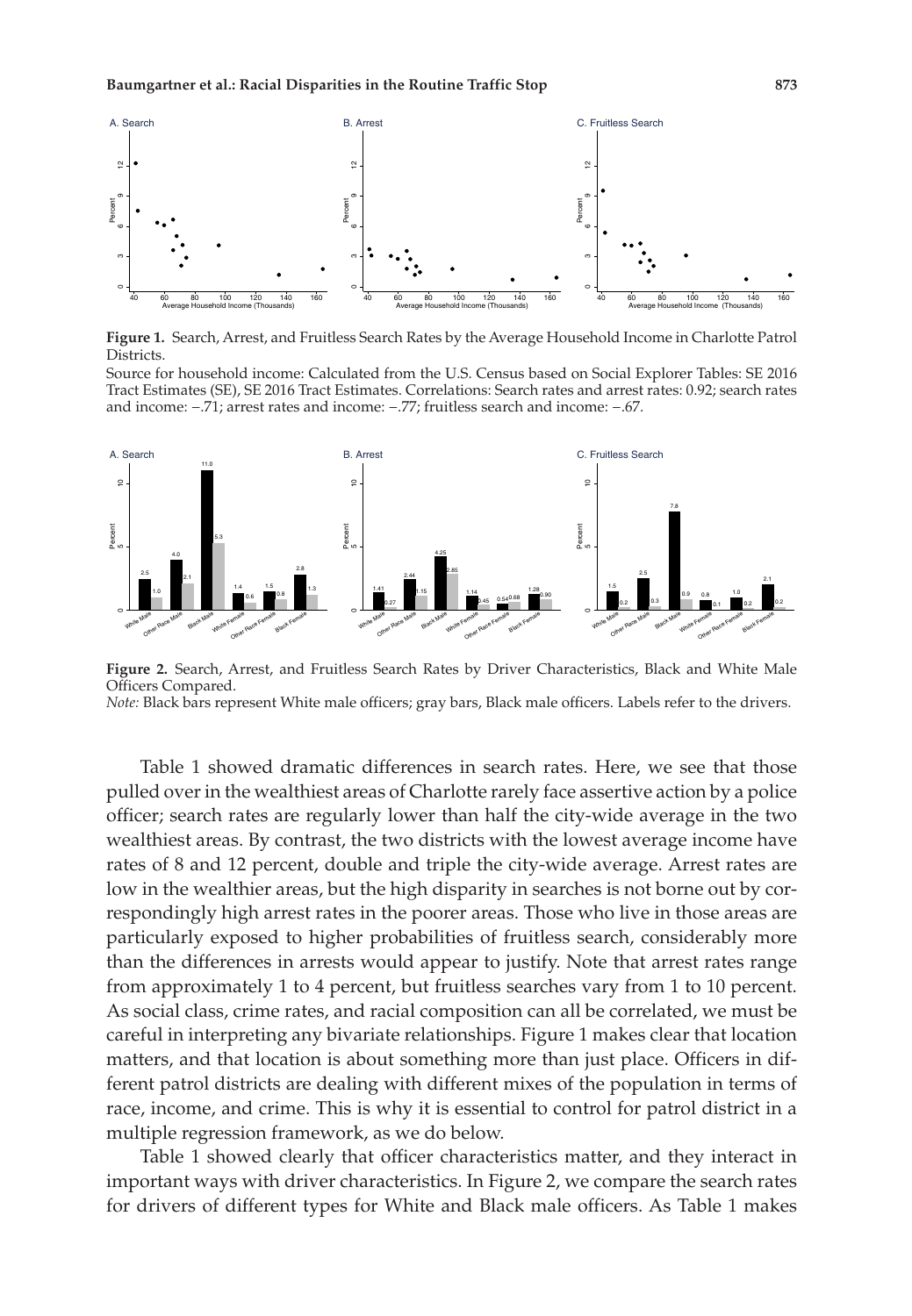clear, these are the only two demographic groups among officers with enough observations to support a substantial analysis. The black and gray bars represent the search rates for White and Black male police officers, respectively, and the labels indicate the characteristics of the driver.

In every case, the White male officers are substantially more likely to search and arrest than the Black male officers. White male officers are more than twice as likely to search drivers, across all demographic groups. Their arrest rates, however, show lower (but still large) disparities. Their fruitless search rates are extremely large compared to Black officers, and more highly disparate between White and Black male drivers. Compared to how often they search White male drivers, both sets of officers are much more likely to search Black male drivers (11 percent vs. 2.5 percent for White officers; 5 percent vs. 1 percent for Black officers). Concerning fruitless searches, the White male officers are in a completely different class than the Black male officers, consistently eight times more likely to conduct such searches. Looking at the rates of search for female drivers, we see a similar pattern but with lower search rates and less racial difference. The White male officers show ten times higher rates of fruitless search of Black female drivers than do Black male officers.

Of course, univariate statistics such as those just described can be misleading. The different patrol districts have vastly different search rates and different racial compositions as well. Population statistics, drivers, and officer deployments differ substantially across the 13 patrol districts, and these location differences could potentially explain some parts of the racial disparity we see in Table 1. To evaluate the impact of demographics, location, and officer characteristics, we turn to logistic regression. The analysis provides an assessment of the likelihood of a search, an arrest, or a fruitless search, controlling for the different elements in the model. If the location, stop purpose, or other factors explain the racial disparities, then the analysis should show significant coefficients for those variables but smaller coefficients for the driver and officer characteristics.

First, looking across the rows, we see that in all three models, the race and gender of the officer are important and consistent predictors of search: White male officers are 89 percent more likely to search, 93 percent more likely to conduct a fruitless search, and 49 percent more likely to make an arrest following a traffic stop, compared to other officers. We thus confirm hypothesis 1.

We also find consistent and robust findings regarding years of service: Officers with greater experience on the force search less often, reducing their search rate by about six percentage points for each year of service. Thus, we would expect an officer with 10 years of service, on average and other things held equal, to have less than half the search rate of an officer in their first year of service. Note also that the effect is less for arrests, and higher for fruitless searches. With experience, officers conduct fewer searches on those who do not deserve arrest. We confirm hypothesis 2.

Drivers under the age of 35 are more than twice as likely to be searched compared to older drivers, 77 percent more likely to be arrested, and 2.46 times as likely to be subjected to a fruitless search, confirming hypothesis 3.

Compared to the reference category of White female drivers, Black female drivers are more likely to be searched, less likely to be arrested, and considerably more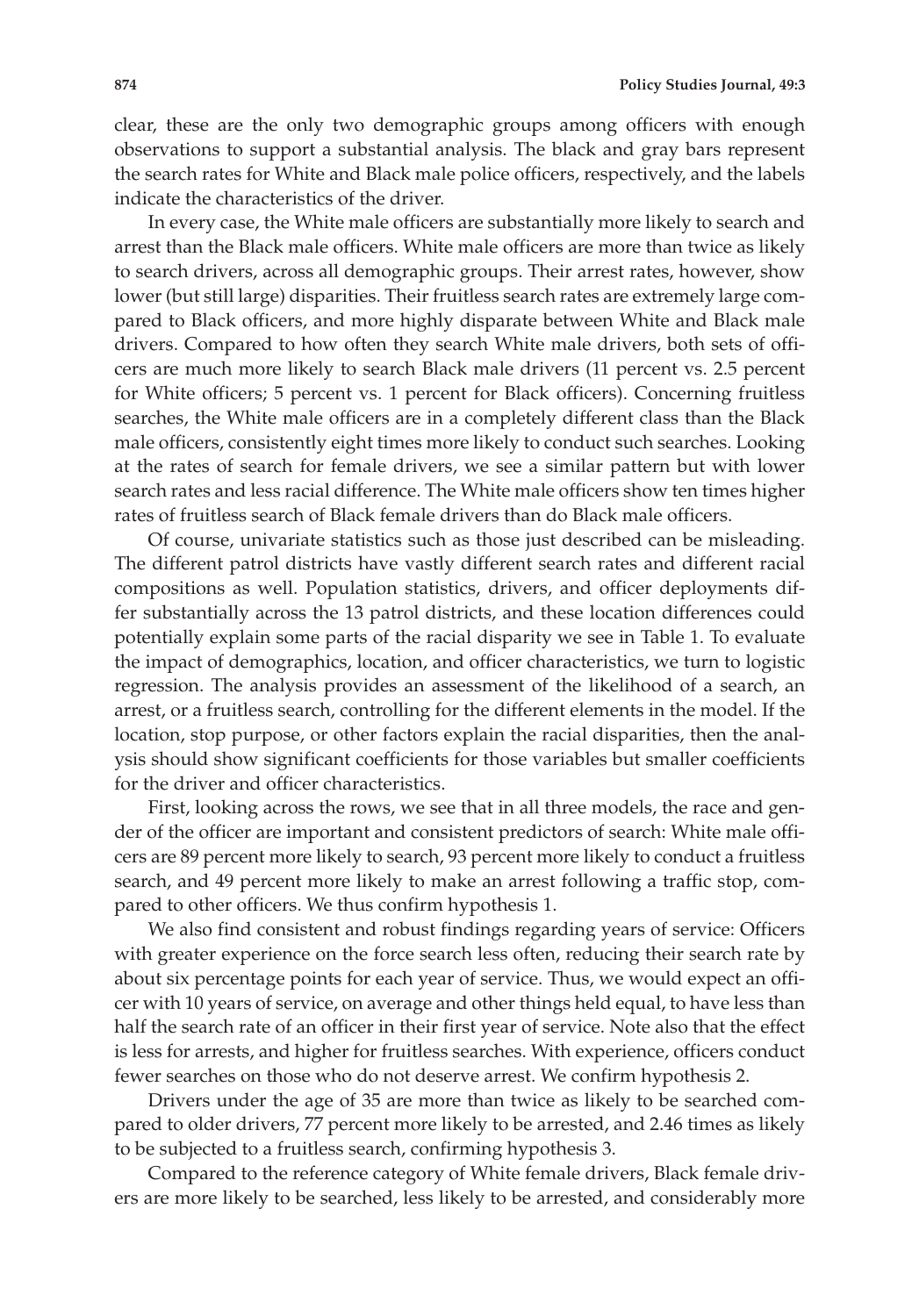likely to be subjected to a fruitless search. Hispanic females and women of other races are less likely to be searched or arrested. Thus, among females, we have mixed findings for hypothesis 4, that minority drivers would be subjected to more assertive police behavior. Among males, we find that males of all races are subjected to higher rates of search, arrest, and fruitless search, providing clear evidence in support for hypothesis 5. Black and Hispanic men are much more likely to be searched, particularly fruitlessly, thus confirming hypothesis 4 among men. Black men see increased rates of fruitless search of 5.47; their increased rate of arrest, compared to the baseline, is 2.53.

Drivers pulled over for investigatory stop purposes rather than for safe driving violations (e.g., speeding, stop light/sign violations, etc.) are also consistently and significantly more likely to be searched. Again, as in the other cases, the coefficient for fruitless searches (1.78) is much higher than that for arrests (1.27). Thus, we confirm hypothesis 6.

Controls for the patrol districts themselves produce five statistical outliers, one of which is high (Metro, with 90 percent increased odds of search, other things equal), and four of which are low. Table 1 showed the raw search rates by district. Most of the districts show rates between 3 and 8 percent, with Metro a high outlier (12.24 in Table 1), and North, Providence, South, and University City significant outliers at the low end (with rates of just 2.10, 1.76, 1.19, and 2.88, respectively). In sum, most neighborhoods of Charlotte are statistically within a narrow range, but one has a particularly high search rate, and four are notably less likely to see searches occur. We saw in Figure 1 that these search rates correlate strongly with household income. We therefore confirm significant location effects, consistent with hypothesis 7. Wealthier neighborhoods see less assertive policing.

It can be difficult to interpret the results of a logistic regression, so we present graphical presentations in Figures 3 and 4. These show the predicted odds of search for drivers of different characteristics, drawing from the estimates presented in Table 2. Figure 3 presents the predicted odds of search, arrest, and fruitless search, by race and gender of the driver, for a driver younger than 35 years old, stopped for an investigatory stop by a White male officer new to the force, in the "average" patrol district. Figure 4 presents a similar comparison across officer demographics for a "typical" young driver stopped by an officer new to the force for an investigatory stop.

Figure 3 shows that the odds of search for a young Black male driver are close to 20 percent and that this number declines to about 12 percent for a Hispanic male, 8 percent for a White male, and that all other groups (including females of all racial groups) cluster around 4 percent. Comparing Panel A (searches) to Panel B (arrests) shows differences roughly in the same order, but much less pronounced. Panel C (fruitless searches) shows an exaggerated pattern of targeting. Black males show a coefficient roughly three times higher than White males in Panel C, compared to about two times higher in Panel B. This represents over-targeting.

Figure 4 shows that White male officers have a significantly higher search rate, other things equal, than any other demographic group among officers. It shows a similar pattern with the differences in Panel B (arrests) being much less pronounced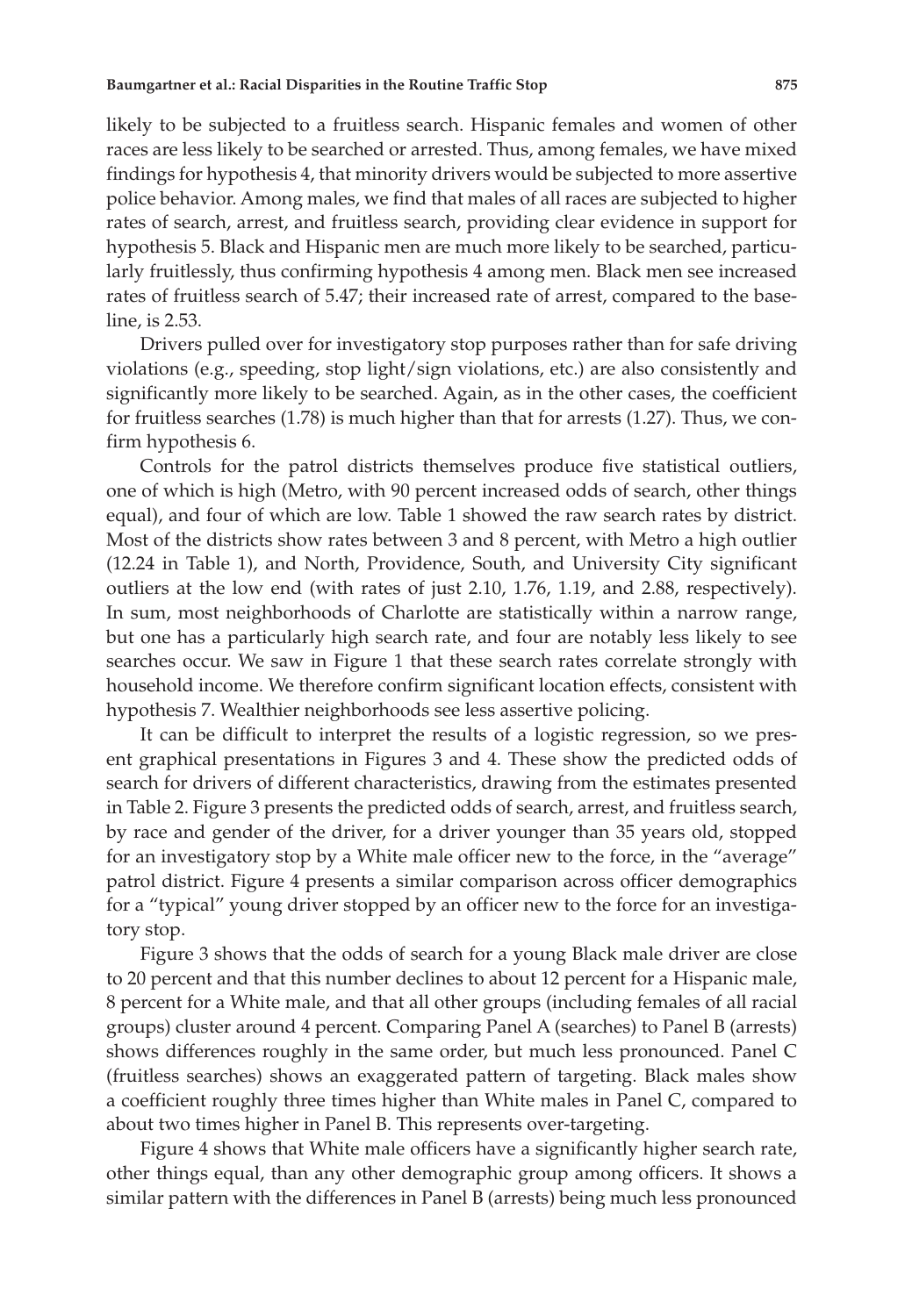



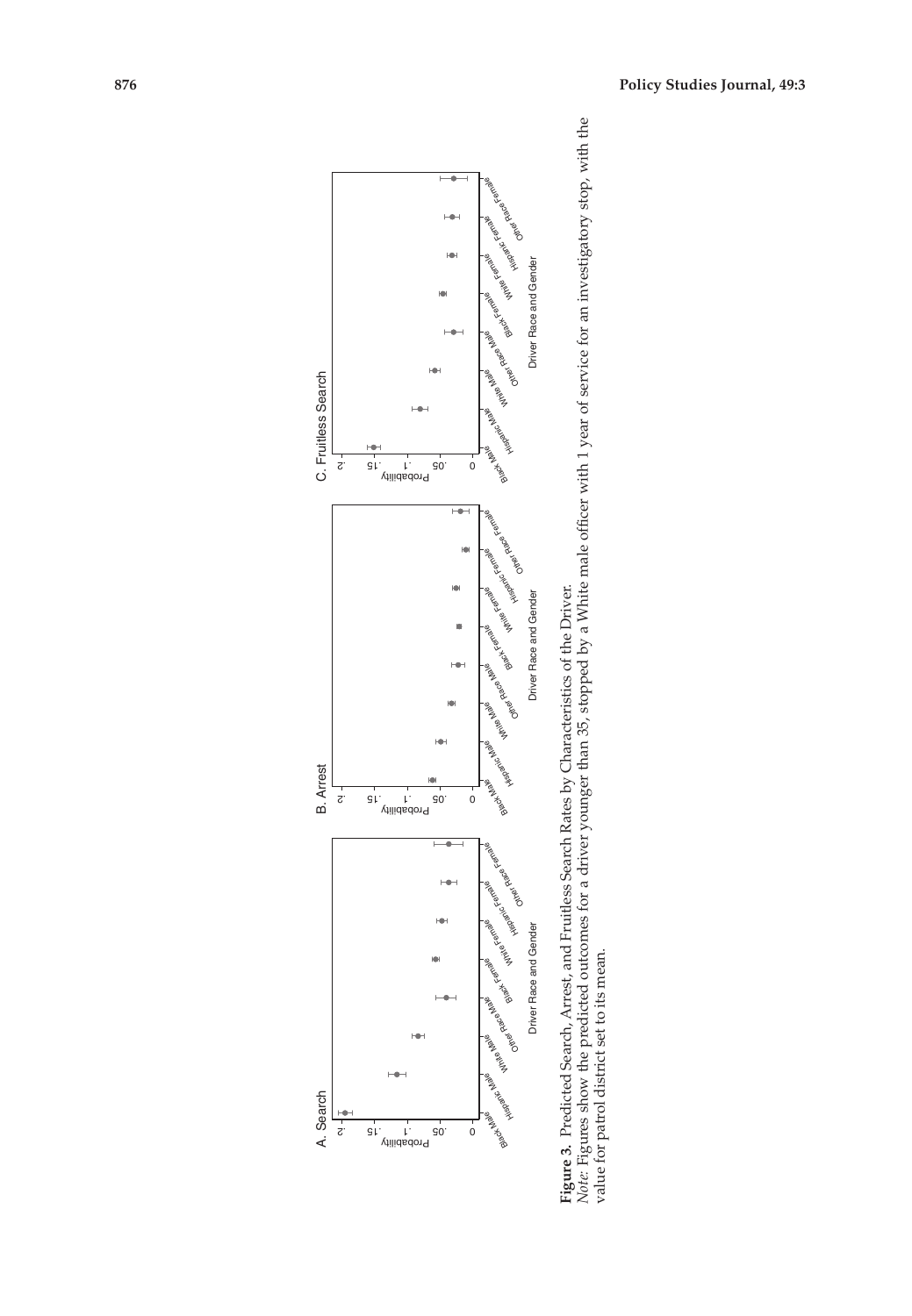

**Figure 4.** Predicted Search, Arrest, and Fruitless Search Rates by Characteristics of the Officer. *Note:* Figures show the predicted outcomes for a driver younger than 35, stopped by officer with 1 year of service for an investigatory stop, with the values for race, gender, and patrol district set to their means.

|                                     | Search<br>Odds Ratio |           | Arrest        |            | <b>Fruitless Search</b> |            |
|-------------------------------------|----------------------|-----------|---------------|------------|-------------------------|------------|
|                                     |                      |           |               | Odds Ratio |                         | Odds Ratio |
|                                     | (SE)                 | Prob.     | (SE)          | Prob.      | (SE)                    | Prob.      |
| Officer is White male               | 1.89(.075)           | .000      | 1.49(.08)     | .000       | 1.93(0.09)              | .000       |
| Officer years of service            | 0.94(0.003)          | .000      | 0.96(0.00)    | .000       | 0.93(0.00)              | .000       |
| Investigatory stop purpose          | $1.62$ $(.067)$      | .000      | 1.27(.07)     | .000       | 1.78(.09)               | .000       |
| Driver is less than 35 years<br>old | 2.33(.089)           | .000      | 1.77(.09)     | .000       | 2.46(0.11)              | .000       |
| Driver is Black female              | 1.21(.123)           | .054      | 0.81(0.10)    | .072       | 1.46(.19)               | .003       |
| Driver is Hispanic female           | .77(0.147)           | .168      | 0.40(0.11)    | .001       | 0.98(.22)               | .942       |
| Driver is female of another<br>race | .77(.253)            | .421      | 0.73(0.27)    | .394       | 0.91(.36)               | .823       |
| Driver is White male                | 1.84 (.192)          | 0.00      | 1.28(.15)     | .037       | 1.88(.25)               | .000       |
| Driver is Black male                | 4.91 (.454)          | 0.00      | 2.53(.26)     | .000       | 5.47(.65)               | .000       |
| Driver is Hispanic male             | 2.65(.289)           | 0.00      | 1.98(.25)     | .000       | 2.67(.37)               | .000       |
| Driver is male of another           | .85(.188)            | .465      | 0.87(0.21)    | .573       | 0.92(0.25)              | .762       |
| race                                |                      |           |               |            |                         |            |
| Patrol districts                    |                      |           |               |            |                         |            |
| Central                             | $0.66$ $(.115)$      | .017      | 0.94(0.26)    | .821       | 0.66(0.13)              | .039       |
| Eastway                             | 0.67(0.110)          | .014      | 1.05(.27)     | .838       | 0.59(0.11)              | .007       |
| Freedom                             | 1.10(0.186)          | .556      | 1.72(0.45)    | .039       | 0.92(0.18)              | .693       |
| <b>Hickory Grove</b>                | 0.97(0.157)          | .833      | 1.46(.37)     | .141       | 0.83(0.16)              | .319       |
| Independence                        | 1.04(0.174)          | .807      | 1.72(.45)     | .036       | 0.92(.18)               | .666       |
| Metro                               | 1.90(.310)           | .000      | 1.82(.47)     | .022       | 1.86(.35)               | .001       |
| North                               | 0.38(.067)           | .000      | 0.71(0.19)    | .196       | 0.36(.07)               | .000       |
| North Tryon                         | 1.03(0.167)          | .855      | 1.47(.38)     | .132       | 0.92(0.17)              | .666       |
| Providence                          | $0.50$ $(.085)$      | .000      | 0.71(0.18)    | .195       | 0.45(.09)               | .000       |
| South                               | 0.36(0.066)          | .000      | 0.56(.16)     | .037       | 0.33(0.07)              | .000       |
| <b>Steele Creek</b>                 | 0.93(0.157)          | .689      | 1.35(.35)     | .247       | 0.79(0.16)              | .232       |
| <b>University City</b>              | $0.44$ $(.078)$      | .000      | 0.77(0.21)    | .329       | 0.42(.09)               | .000       |
| Westover                            | 1.13(0.183)          | .466      | 1.98(.50)     | .007       | 0.92(0.18)              | .645       |
| Constant                            | $0.010$ $(.0019)$    | .000      | 0.007(0.0020) | .000       | 0.006(.001)             | .000       |
| N                                   |                      | 88,056    |               | 88,056     |                         | 88,056     |
| Log Likelihood                      |                      | $-13,478$ |               | $-8,127$   |                         | $-10,120$  |
| LR Chi-squared                      | (24)                 | 4,865     | (24)          | 1,298      | (24)                    | 3,727      |
| Pseudo- $R^2$                       |                      | .1529     |               | .0740      |                         | .1555      |

**Table 2.** Predicting the Likelihood of Search, Arrest, and Fruitless Search

*Note:* Omitted categories, or baselines, are: Officer race, "other than White male"; Driver race-gender: "White female"; Patrol district, "missing".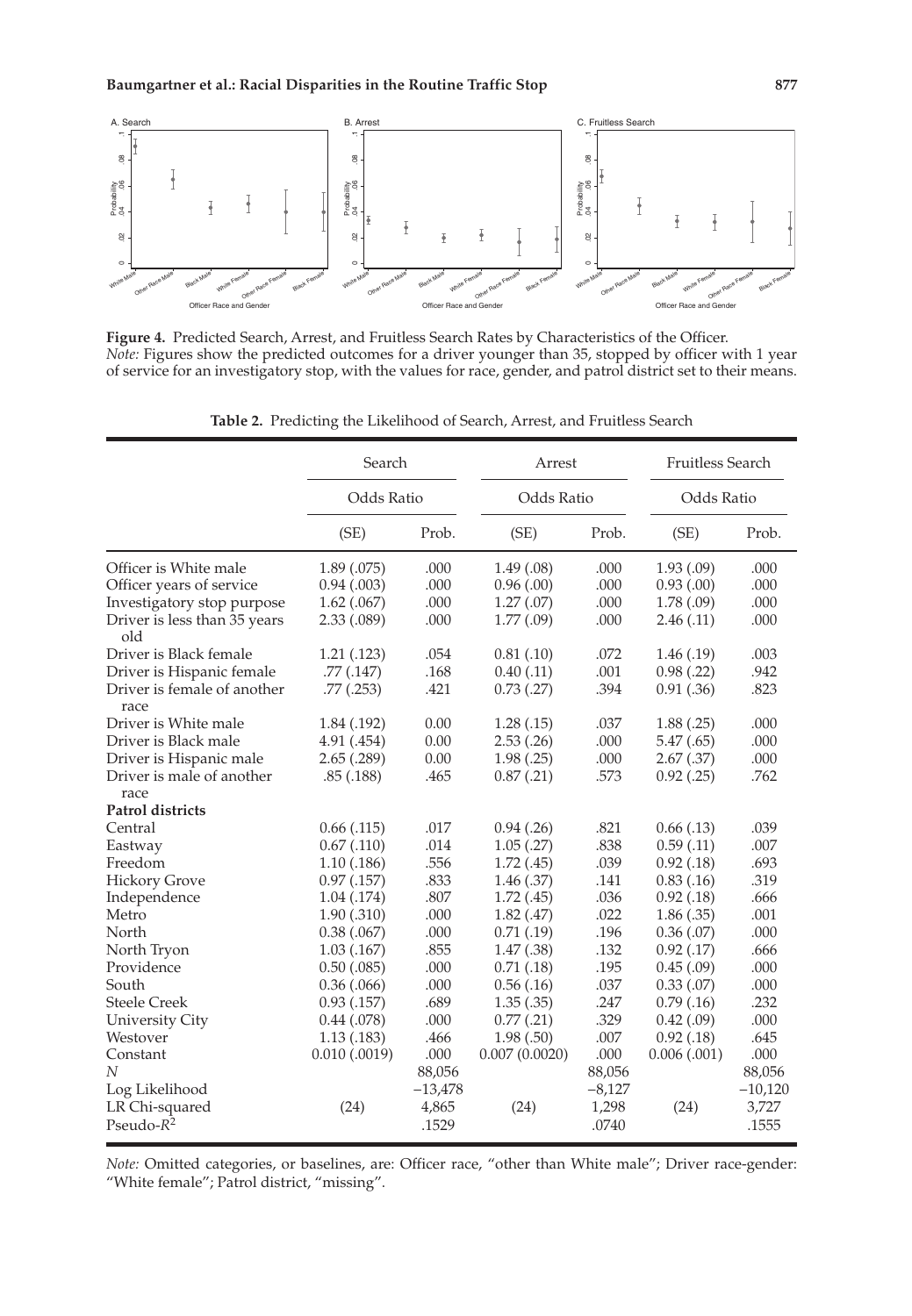than those in Panel C (fruitless searches). Few substantively important differences in search or arrest rates distinguish Black or female officers. White males, however, stand sharply apart, particularly with regard to fruitless searches.

Our analysis so far makes clear that certain characteristics of a driver, an officer, and a traffic stop correspond to a higher likelihood of search. We identify eight such factors in Table 3.

For each characteristic, we distinguish between a "targeted" group and the other, non-targeted group. For race, Blacks are targeted and Whites are not; for gender, males are targeted and females are not; for age, younger drivers are targeted and older ones are not; the table explains all eight comparisons. The table shows how the targeted group, in each case, sees a much higher search rate; typically about three times higher than the non-targeted group.

How do these disparities accumulate? Rather than go through every possible combination of eight dichotomous variable (which would be 512 combinations), we simply count them up and show the results in Table 4 and in Figure 5 (we provide

| Category                      | Non-Targeted<br>Characteristic | Targeted<br>Characteristic |      | <b>Search Rates</b> | N      |
|-------------------------------|--------------------------------|----------------------------|------|---------------------|--------|
| Driver race                   | White                          | <b>Black</b>               | 1.73 | 6.28                | 75,776 |
| Driver sex                    | Female                         | Male                       | 1.80 | 6.24                | 88,056 |
| Driver Age                    | $Q_{\rm dd}$                   | Young                      | 2.49 | 6.25                | 88,056 |
| Officer is White male         | N <sub>o</sub>                 | Yes                        | 2.98 | 5.19                | 88,056 |
| Officer years of service      | High                           | Low                        | 2.48 | 6.31                | 88,056 |
| Safety vs. Investigatory stop | Safety                         | Investigatory              | 2.35 | 5.96                | 88,056 |
| Low search neighborhood       | Yes                            | No                         | 1.65 | 5.62                | 88,056 |
| High search neighborhood      | No                             | Yes                        | 4.03 | 12.24               | 88,056 |

Table 3. Observed Rates of Search by Targeted vs. Non-Targeted Characteristics

*Note:* Numbers show the observed percent of drivers searched. Age is split at its median: 33 years old and younger are "young"; those 34 and older are "old." Officer years of service is similarly split at its median: 8 years and less is "low"; 9 years and more is "high." Low search neighborhoods are the patrol districts of North, Providence, and South. Metro is the only high search neighborhood. See Part A of the supporting information for equivalent tables for arrest and fruitless search.

**Table 4.** Rates of Search by Number of Targeted Characteristics

| Number of Targeted<br>Characteristics | N      | Percent Searched | Percent Arrested | Percent<br>Fruitlessly<br>Searched |
|---------------------------------------|--------|------------------|------------------|------------------------------------|
| None                                  | 186    | 0.00             | 0.54             | 0.00                               |
| One                                   | 2,755  | 0.22             | 0.25             | 0.04                               |
| Two                                   | 8,512  | 0.48             | 0.52             | 0.20                               |
| Three                                 | 13,931 | 1.02             | 0.75             | 0.58                               |
| Four                                  | 17,367 | 2.04             | 1.32             | 1.29                               |
| Five                                  | 16,773 | 4.91             | 2.44             | 3.34                               |
| <b>Six</b>                            | 11,502 | 10.24            | 4.09             | 7.36                               |
| Seven                                 | 4,382  | 19.51            | 6.69             | 14.17                              |
| Eight                                 | 368    | 33.97            | 7.34             | 27.72                              |
| Total                                 | 75,776 | 4.65             | 2.09             | 3.24                               |

*Note:* The number of targeted characteristics is the count of such characteristics from Table 3.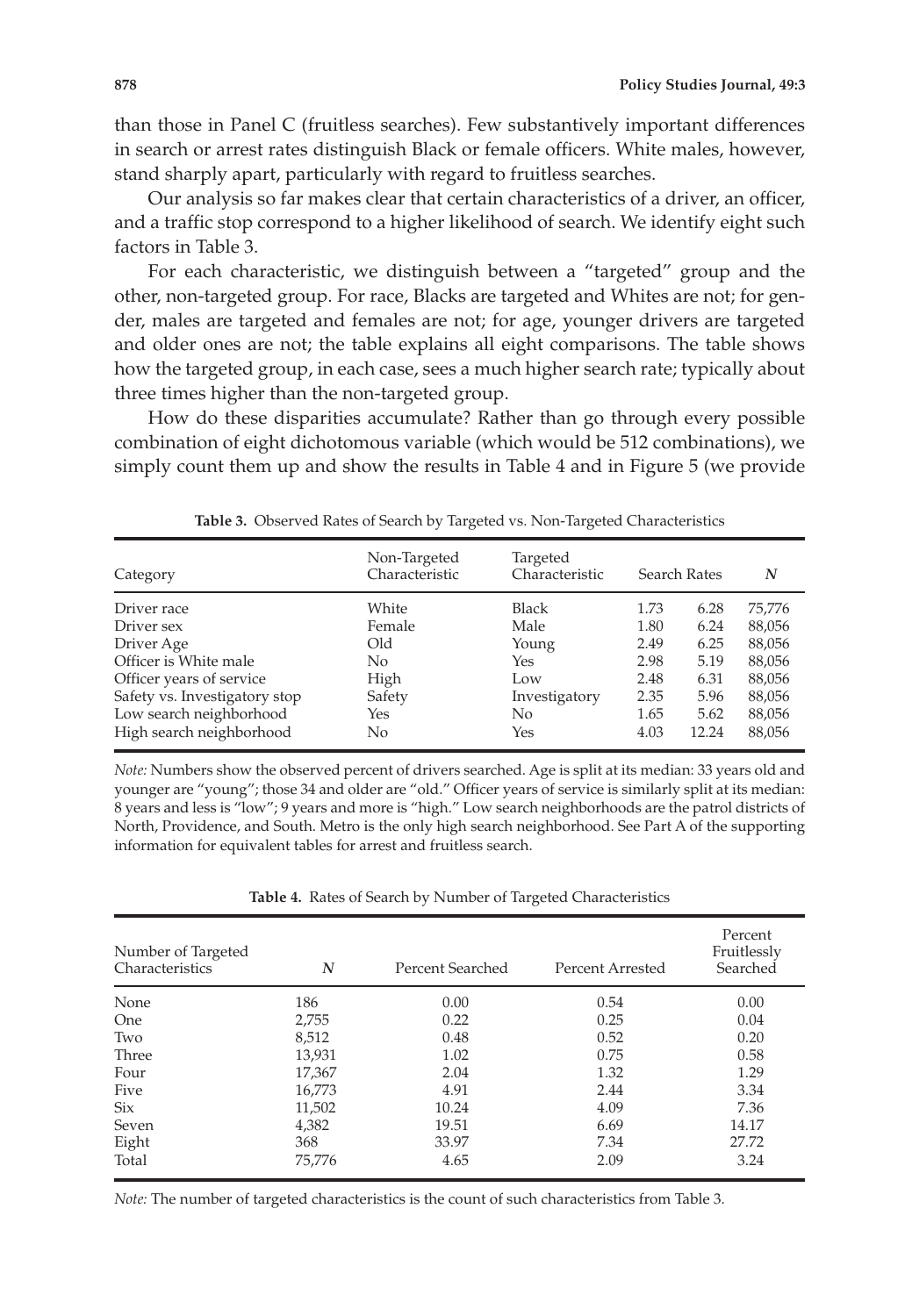

**Figure 5.** Probability of Search, Arrest, and Fruitless Search by Number of Targeted Characteristics. *Note:* See Table 3 for the list of "targeted characteristics."

further explorations of these combinations in Part B of supporting information). A driver might have none of the targeted characteristics: an older White female stopped by a highly experienced female or minority officer for a safety violation in a low search neighborhood would have a score of zero. Perhaps surprisingly, we found 186 such individuals in our database; perhaps unsurprisingly, none of them were searched (though one such person was arrested). Table 4 shows the number of observations and Figure 5 displays the steadily increasing odds of search as one moves from fewer to more targeted characteristics. Here, our analysis clearly confirms hypothesis 8, on intersectionality. Crucially, for our analysis, this is true for fruitless searches. That is, the accumulation of targeted characteristics generates more assertive police behavior than revealed arrest rates appear to justify, even in the eyes of the officer conducting the stop.

Drivers with fewer than four targeted characteristics have just a 1 percent search rate, an arrest rate of 0.75, and a fruitless search rate of 0.58. These odds of search more than double with the fifth overlapping disadvantage or unfortunate coincidence associated with that traffic stop, and the odds get worse and worse as the number of overlapping disadvantages increases. By the end, there is more than a 33 percent chance of search, quite substantial given that the baseline expectation across the city of Charlotte is just 4 percent. Fruitless searches accumulate even more quickly, compared to the very low rates at the low end of the scale. Arrests also increase, but more slowly with each accumulated disadvantage.

Targeted characteristics, of course, may be associated with each other. That is, for example, those stopped in the Metro district may be more likely to be young Black males as compared to older White females. In Part B of the supporting information, we explore some of the 512 possible combinations of targeted characteristics. Most important here is the consideration of the number of additional targeted characteristics, or risk factors, for each group. Race, stop type, and location are associated with one additional risk factor, on average, whereas sex, age, and officer characteristics are not. Within each category, the number of additional risk factors is associated with an increased rate of search, but each group starts from a different baseline and the rate of increase is not always the same. And, for example, while Black males end up with a maximum of a .277 probability of a fruitless search following a traffic stop, other groups see a lower maximum rate. Among those stopped in the lowest search-rate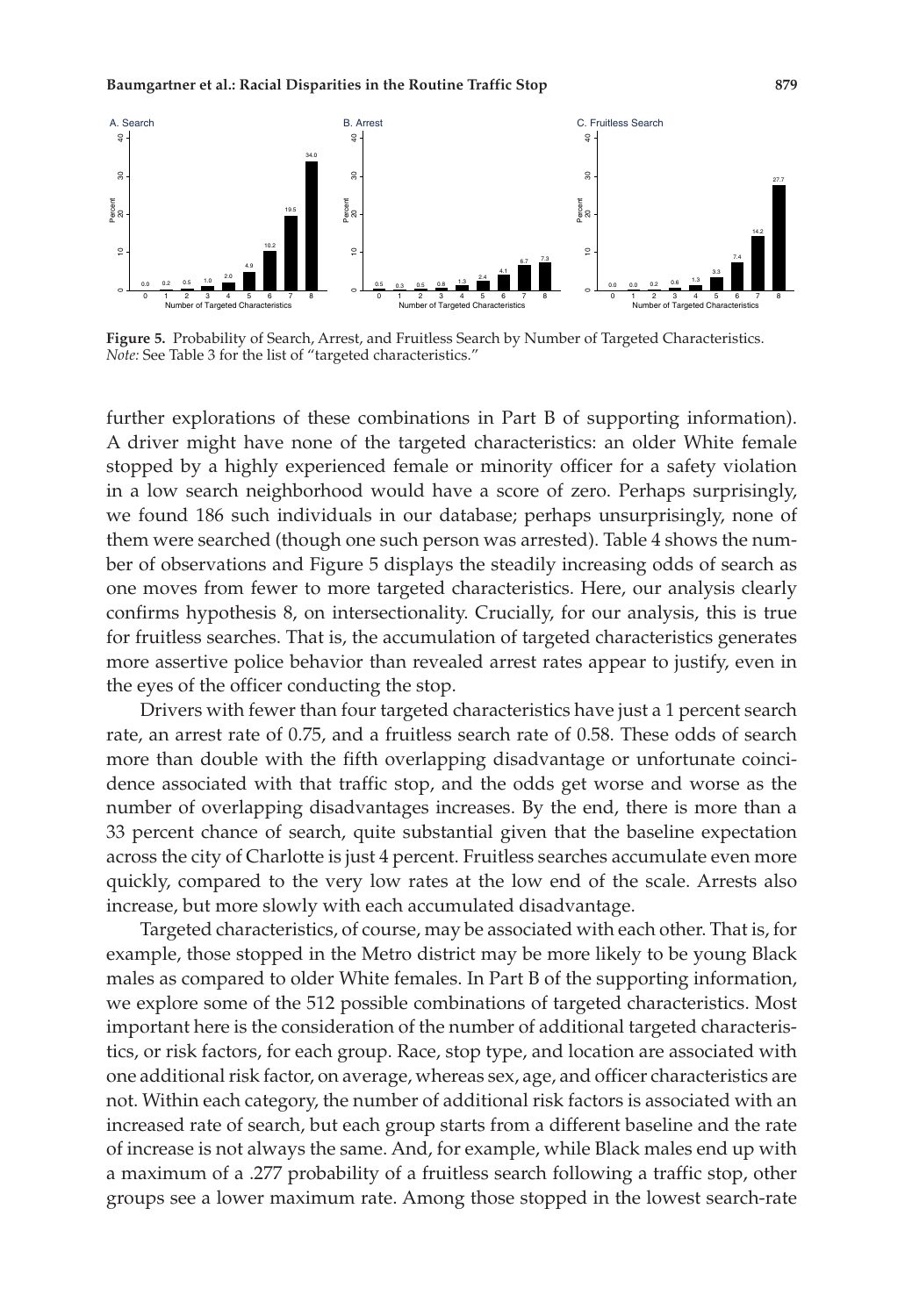patrol districts, for example, the maximum fruitless search rate, even for those with as many as five targeted characteristics, is .092. Among White females, the maximum is .077 even with six targeted characteristics. Among older White female drivers with four additional adverse characteristics, the search rate is just 0.020; this is approximately the same as a young Black male stopped by a White male officer, but with no additional adverse characteristics. The intersectional approach we take here highlights the multiple identities each person shares, as well as the multiple characteristics of the traffic stop that go beyond identity. These characteristics combine in complex ways, but do not simply accumulate in a linear manner. Some individuals start out each day with a probability of adverse and unjustified police interaction that others cannot generate even with multiple adverse behaviors. Fuller results are in Part B of the supporting information.

#### **Discussion**

At the beginning of this article, we presented two scenarios: one in which a White male police officer stopped a young Black male driver for an investigatory stop, and one in which a non-White male police officer stopped an older White female driver for a safety violation. Our data show that the massive discrepancies in search rates between these stops are significant and consistent across Charlotte.

Our findings are consistent with prior research on both officer and driver characteristics. No matter the race of the officer, the young Black male driver is searched at a higher rate. This suggests that officers of all backgrounds, having accepted the police culture, share a common general stereotype of a "criminal suspect." Thus, our data provides empirical evidence consistent with the idea that police officers of all types adopt the traditional or "blue" culture with the perceptions of criminal stereotypes that go along with that.

We introduced a key distinction: Perhaps some of that targeting is justified by criminal behavior. Indeed, criminal behavior (if we can assess this by arrest rates) differs substantially from group to group. Older women are arrested much less frequently, per 100 traffic stops, than young men. By looking at the difference between "fruitless searches" and arrests, however, we are able to see that the high degree of targeting of those with many disadvantaging characteristics is not fully justified by the rates of arrest that follow a routine traffic stop. Our demonstration of differences in the rates of fruitless searches is crucial to this analysis.

We showed the powerful effects of officer race and gender: White male officers are clearly more likely to search, and to search fruitlessly, than any other demographic group. Black male officers and female officers show much lower rates of search, and make relatively more arrests per 100 searches. These findings support prior research noting differences in the attitudes and behavior of White and minority officers (Brown & Frank, 2005, 2006; Brown et al., 2009; Morin et al., 2017; Moskos, 2008; Woods, 2014), suggesting that increased diversity on the force would, indeed, be related to important changes in police behavior. However, our research goes beyond previous studies by combining the race and gender of the officer as opposed to treating them as separate variables. Our comparison of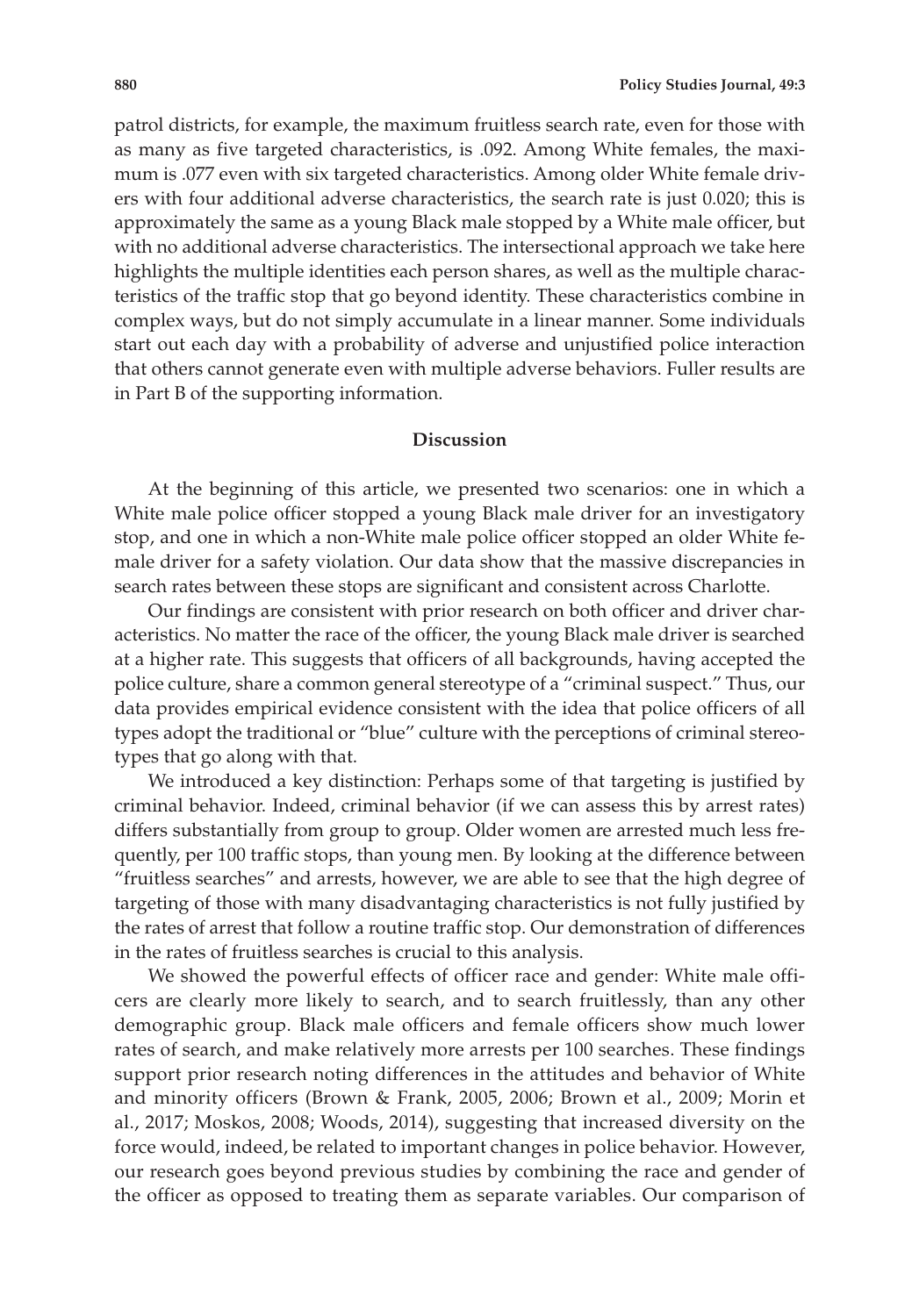fruitless searches to arrest rates also allows us to assess the efficiency or accuracy of whatever demographic targeting the police may be doing. In all this, we find that White male officers are in a category of their own. Increased diversity would likely be associated with lower rates of wasteful and alienating fruitless searches of young men of color. Thus, as discussed in the introduction, a police force that more accurately represents its community would likely produce outcomes more in line with community interests, which include freedom from unjustified intrusions.

It is possible, of course, that less assertive police behavior would allow criminals too much freedom. If White male officers are more assertive than others, perhaps the others need to become more assertive. It is worth speculating why assertive behaviors appear to be particularly more common among that demographic group on the force, and why it fades away with many years of experience. We would suggest two possible reasons. One, drawing from years of experience and history, it could be that White male officers, representing a traditional "authority figure," simply expect citizens to comply with their commands, and therefore do not hesitate to make them. Minority or female officers, by contrast, might not expect automatic compliance and may have honed other methods of handling potentially confrontational situations. A second possible reason is the officer's potential concern about a citizen complaint. Compared to minority or female officers, the White male officer might be less likely to expect to see a complaint and more confident that his superior officers (also likely to be White men) will find the complaint to lack merit. Among female and minority officers, this expectation might be lower. It is hard to see how the public would suffer from increased diversity if these conjectures were true. De-escalation might be more likely with greater officer diversity, particularly gender diversity. The fact that assertive police behaviors decline with experience also suggests that they may not be as effective as relatively inexperienced officers perhaps assume.

Considering the likelihood of experiencing a potentially alienating fruitless search, our findings regarding driver age, race, gender, location, stop purpose, and officer identity are even more powerful than for searches in general. No wonder there is a trust problem between members of the minority community and their police departments. Young men of color are not only targeted for search, as others have shown, but also, here, we document clearly that this degree of targeting goes well beyond what might be justified by actuarial crime rates.

Finally, we found a number of nonlinearities in the relationships described here. There is no single race effect, as it differs dramatically by gender both for drivers and officers. In both cases, we found reduced or trivial race-based differences among women, but very powerful ones among men. When we looked at the number of targeting characteristics associated with a driver, the officer who pulled them over, and the location and purpose of the traffic stop, we found that disadvantages clearly accumulate, rendering an individual with a high number of disadvantages to be more than 50 times as likely to be searched compared with drivers with no or just a few disadvantaging characteristics. The cumulative effect of multiple disadvantages was even more striking when considering fruitless searches.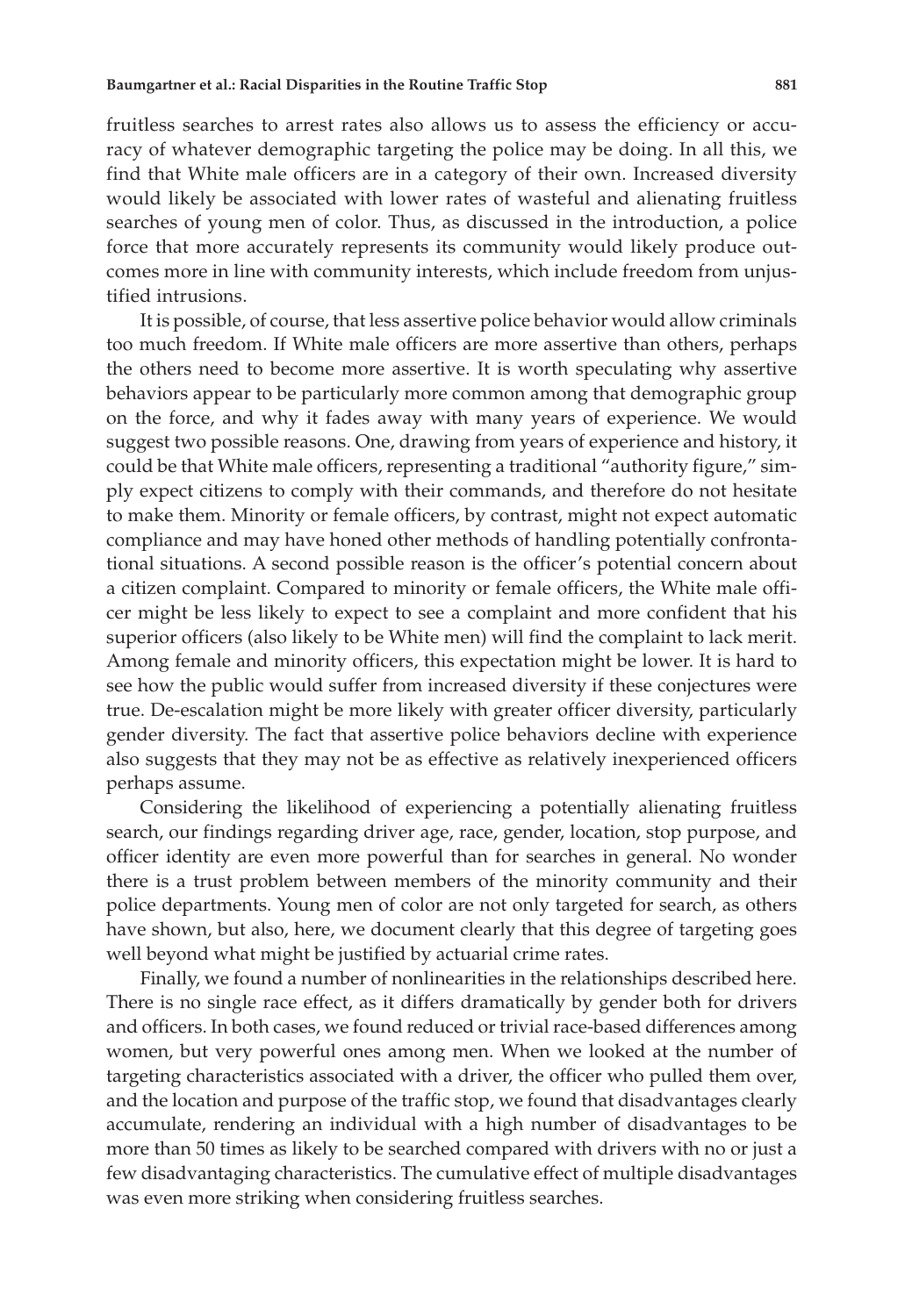### **Conclusion**

Our analysis has touched only on routine traffic stops in one community; however, our findings about the officer- and driver-related factors associated with policing decisions speak to larger issues. Although we find that officers of all demographic groups target young minority males, they start from very different baseline rates. Because White male officers are much more likely to search drivers than other officers, a more diverse force might well feature lower search rates and more positive outcomes for many citizens, including less anger and frustration. Previous research by Theobald and Haider-Markel (2009) has reported greater citizen satisfaction in police interactions, even searches, when they are conducted by officers of the same race. If Black and female officers search fewer drivers, particularly fruitlessly, this could go a long way toward improving citizen trust. Being searched and found to be breaking the law may make one upset for getting caught. Being searched and released without arrest may make one alienated.

Perhaps the most relevant study in the broader area of "representative bureaucracy" to our own is that of Meier and colleagues (1999). They asked the "hard question": If one side benefits from greater diversity in public employment, does another side lose? Looking at student performance in districts with greater diversity among teachers, they found that both Black and White students did better. Thus, the answer to the "hard question" was that both sides win, no one loses. Here, greater diversity on the police force would be associated with lower rates of search over all, particularly in fruitless searches. Scott Page (2008) similarly posits better outcomes for those organizations that have greater diversity. To the extent that police culture might better reflect the wishes of the community, with less reliance on stereotypes and unjustified assertive behaviors, our findings suggest real promise.

Communities gain in two ways when traffic stops are used less often as a means of criminal investigation. First, traffic patrols can be put to their best purpose, that is, keeping the roads safe. Diverting the traffic safety function of the traffic code, or using the vehicle code as a pretext to stop any driver who looks "suspicious" is a needle-in-the-haystack strategy unlikely to reduce crime as much as other possible police tactics more directly focused on crime reduction (see Baumgartner et al., 2018).

Second, for every fruitless search following a traffic stop, we should recognize that a citizen, often a young man of color, was just reminded of his lack of full citizenship. Many previous scholars have noted the deleterious consequences for the fabric of democracy when agents of the state alienate citizens. For those who are routinely subjected to coercive action, or routine encounters that reinforce their positions as suspects rather than citizens of the state, we can expect alienation, disengagement, and anger. Those alienated by routine but unjustified interactions with the police may vote less, engage less in various interactions with the government, even to the extent of disengaging from their children's schools (see Baumgartner et al., 2018; Brunson, 2007; Lerman & Weaver, 2014). Several studies have shown that such distrust also engenders an unwillingness to trust or cooperate with the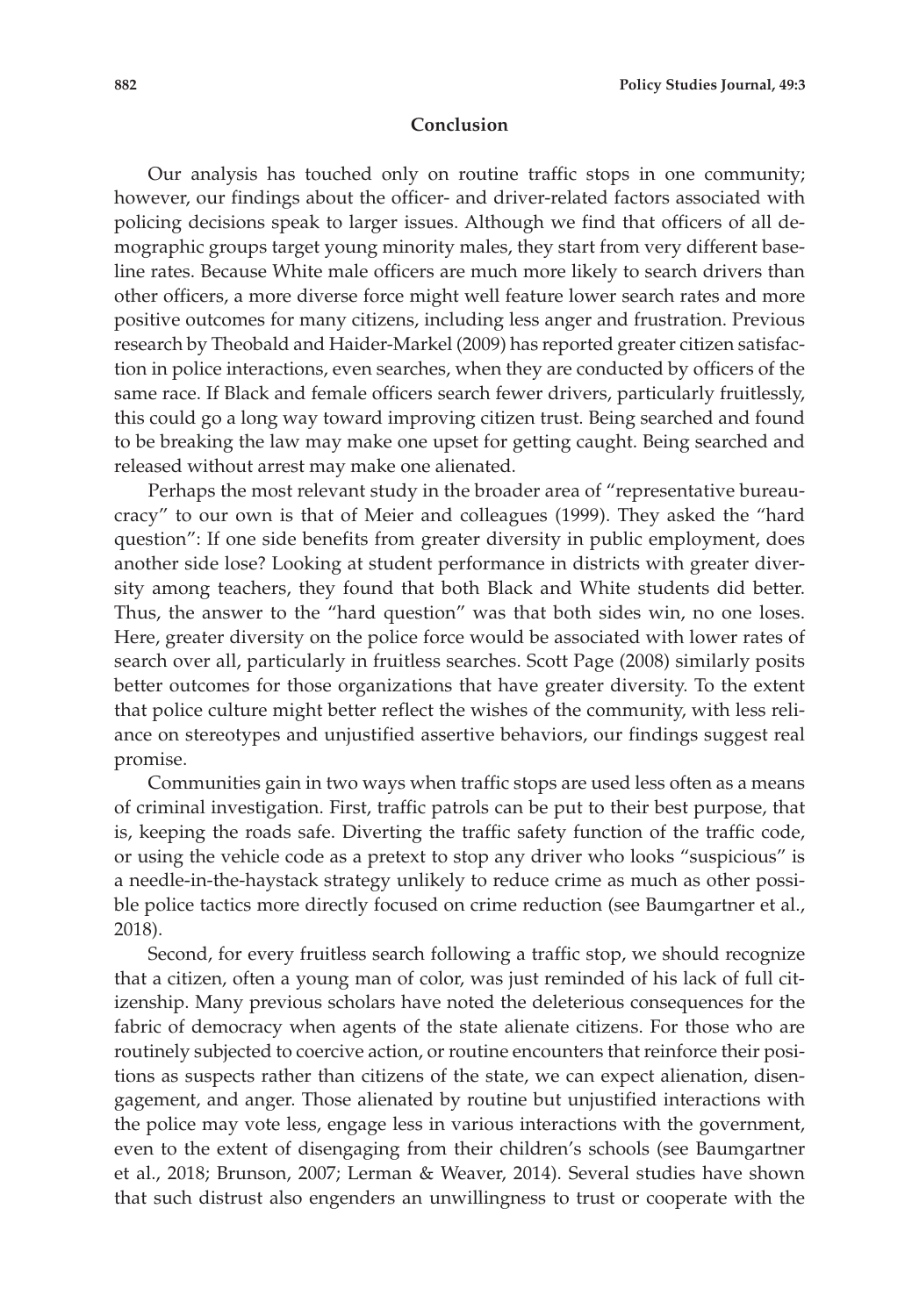police even when violent crimes occur (see Desmond, Papachristos, & Kirk, 2016; Epp et al., 2016; Pegues, 2017). Thus, our findings should give us pause as to whether we care about fairness and equity, public safety, or both. One cannot have one without the other. A more representative police force can help promote both.

**Frank R. Baumgartner** is corresponding author ([Frankb@unc.edu\)](mailto:Frankb@unc.edu), and is the Richard J. Richardson Distinguished Professor of Political Science at the University of North Carolina at Chapel Hill. Other authors were students in his Advanced Research Seminar on Race and Criminal Justice in Fall 2018. We conducted the research collectively from data collection to analysis and writing. Baumgartner took the lead in analysis, journal submission, and revisions.

#### **Notes**

- 1. Arrest resulted 332 times, or in 29 percent of the searches of Black male drivers, but in two of four cases for the White females. Clearly, the difference in search rates was not fully justified by the different rates of arrest-worthy behaviors uncovered by the searches.
- 2. We define "traffic safety" stops as any of these: driving while impaired, safe movement, speeding, stop light/stop sign. All other stop types are referred to as "investigatory." These include: checkpoint, investigation, other, seat belt, equipment, and regulatory. Almost 40 percent of Charlotte traffic stops are regulatory; 26 percent speeding; 11 percent equipment; 10 percent stop light/sign; and the remaining types have fewer than 5 percent each. See Part A of our supporting information for robustness tests where we eliminate DWI and "investigation" stops, which may involve little discretion on the part of the officer. Results remain similar.
- 3. The data made available by CMPD do not include contraband hit rates, but do include the outcome of the search, including arrest. Baumgartner et al. (2018), looking at state-wide data, found that 25 to 30 percent of searches yielded contraband of some type, but that the contraband hits were typically very small, resulting in arrest just one third of the time (Baumgartner et al., 2018, p. 114). Arrest following a search is perhaps a better indicator of a significant contraband "hit" because of the high percentage of apparently small amounts of contraband sometimes discovered, which do not lead to arrest.
- 4. [http://clt-charlotte.opendata.arcgis.com/datasets/c458bca429b542bbb31130c23510628a\\_7,](http://clt-charlotte.opendata.arcgis.com/datasets/c458bca429b542bbb31130c23510628a_7) downloaded September 18, 2018. As of late 2019, the data were no longer available on that website.
- 5. Search warrants, searches incident to arrest, and protective frisk searches would be exceptions to this rule; in a larger state-wide analysis, Baumgartner et al. (2018, p. 59) found these to represent 33 percent of all searches but the type of search is not indicated in the dataset made available by the CMPD. We assess this in Part A of our supporting information, however, and find that the results presented here are likely to be robust to excluding such search types.
- 6. The three indicators are not fully mathematically determined, as some arrests occur without a search.
- 7. Further, note that unpaid fines, court costs, and other sanctions from the courts may differentially affect racial groups in terms of arrests. The disparity in fruitless searches, therefore, is all the more striking given this factor that may generate more arrests in the targeted group.

## **References**

Baumgartner, Frank R., Derek A. Epp, and Kelsey Shoub. 2018. *Suspect Citizens: What 20 Million Traffic Stops Tell Us About Policing and Race*. New York: Cambridge University Press.

Brown, Robert A., and James Frank. 2005. "Police-Citizen Encounters and Field Citations: Do Encounter Characteristics Influence Ticketing?" *Policing: An International Journal of Police Strategies & Management* 28 (3): 435–54.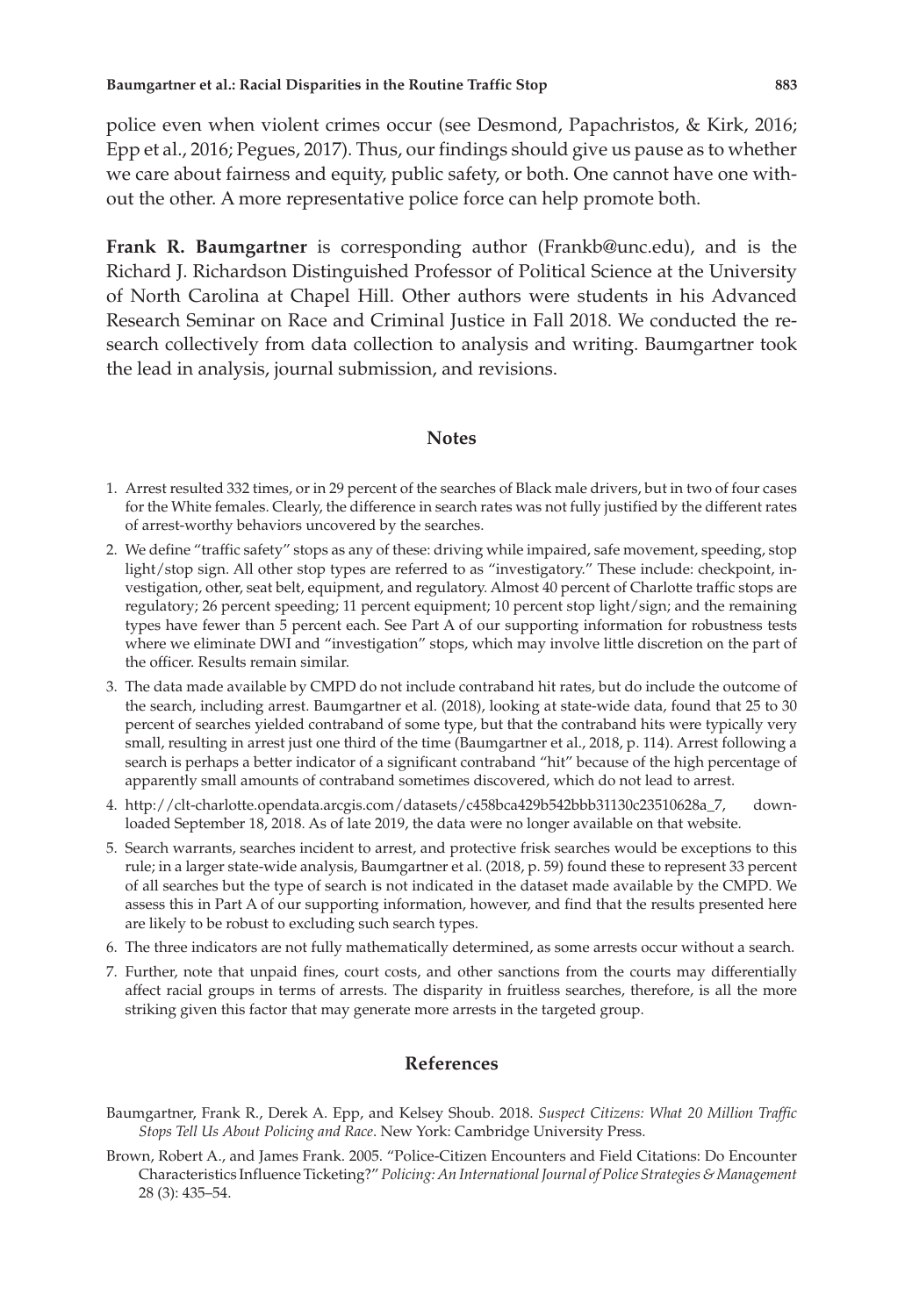. 2006. "Race and Officer Decision Making: Examining Differences in Arrest Outcomes between Black and White Officers." *Justice Quarterly* 23 (1): 91–121.

- Brown, Robert A., Kenneth J. Novak, and James Frank. 2009. "Identifying Variation in Police Officer Behavior Between Juveniles and Adults." *Journal of Criminal Justice* 37: 200–8.
- Brunson, Rod K. 2007. "'Police Don't Like Black People': African-American Young Men's Accumulated Police Experiences." *Criminology and Public Policy* 6 (1): 71–101.
- Charlotte Open Data Portal. n.d. Officer Traffic Stops. [http://data.charlottenc.gov/datasets/c458bca429](http://data.charlottenc.gov/datasets/c458bca429b542bbb31130c23510628a_7) [b542bbb31130c23510628a\\_7](http://data.charlottenc.gov/datasets/c458bca429b542bbb31130c23510628a_7). Accessed March 11, 2019.
- Close, Billy R., and Patrick L. Mason. 2006. "Searching for Efficient Enforcement: Officer Characteristics and Racially Biased Policing." *Review of Law and Economics* 3 (2): 263–321.
- Collins, Patricia Hill. 1990. *Black Feminist Thought: Knowledge, Consciousness and the Politics of Empowerment*. Boston: Unwin Hyman.
- Correll, Joshua, Bernadette Park, Charles M. Judd, and Bernd Wittenbrink. 2002. "The Police Officer's Dilemma: Using Ethnicity to Disambiguate Potentially Threatening Individuals." *Journal of Personality and Social Psychology* 83 (6): 1314–29.
- Correll, Joshua, Bernadette Park, Charles M. Judd, Bernd Wittenbrink, Melody S. Sadler, and Tracie Keesee. 2007. "Across the Thin Blue Line: Police Officers and Racial Bias in the Decision to Shoot." *Journal of Personality & Social Psychology* 92: 1006–23.
- Crenshaw, Kimberle. 1989. "Demarginalizing the Intersection of Race and Sex: A Black Feminist Critique of Antidiscrimination Doctrine, Feminist Theory and Antiracist Politics." *University of Chicago Legal Forum* 139–67.
	- . 1991. "Mapping the Margins: Intersectionality, Identity Politics, and Violence against Women of Color." *Stanford Law Review* 43 (6): 1241–99.
- Desmond, Matthew, Andrew V. Papachristos, and David S. Kirk. 2016. "Police Violence and Citizen Crime Reporting in the Black Community." *American Sociological Review* 81 (5): 856–76.
- Eith, Christine, and Matthew R. Durose. 2011. *Contacts between Police and the Public, 2008*. Washington, DC: US Department of Justice, Bureau of Justice Statistics, NCJ 234599 (October).
- Epp, Charles R., Steven Maynard-Moody, and Donald Haider-Markel. 2014. *Pulled Over: How Police Stops Define Race and Citizenship*. Chicago: University of Chicago Press.
	- . 2016. "Beyond Profiling: The Institutional Sources of Racial Disparities in Policing." *Public Administration Review* 77 (2): 168–78.
- Fridell, Lorie, Robert Lunney, Drew Diamond, and Bruce Kubu. 2001. *Racially Biased Policing: A Principled Response*. Washington, DC: Police Executive Research Forum.
- Grissom, Jason A., Jill Nicholson-Crotty, and Sean Nicholson-Crotty. 2009. "Race, Region, and Representative Bureaucracy." *Public Administration Review* 69 (5): 911–19.
- Hancock, Ange-Marie. 2004. *The Politics of Disgust: The Public Identity of the Welfare Queen*. New York: New York University Press.
- Harris-Perry, Melissa V. 2011. *Sister Citizen: Shame, Stereotypes, and Black Women in America*. New Haven, CT: Yale University Press.
- Kanter, Rosabeth. 1977. "Some Effects of Proportions on Group Life: Skewed Sex Ratios and Responses to Token Women." *American Journal of Sociology* 82 (5): 965–90.
- Kennedy, Brandy. 2012. "Unraveling Representative Bureaucracy: A Systematic Analysis of the Literature." *Administration and Society* 46 (4): 395–421.
- Kingsley, J. Donald. 1944. *Representative Bureaucracy*. Yellow Springs, OH: Antioch Press.
- Lerman, Amy E., and Vesla M. Weaver. 2014. *Arresting Citizenship*. Chicago: University of Chicago Press.
- Maciag, Mike. 2015. *Diversity on the Force: Where Police Don't Mirror Communities. A Governing Special Report*. Washington, DC: Governing Magazine. [https://www.governing.com/topics/public-justice](https://www.governing.com/topics/public-justice-safety/gov-police-department-diversity.html)[safety/gov-police-department-diversity.html](https://www.governing.com/topics/public-justice-safety/gov-police-department-diversity.html).
- Meares, Tracey L., Tom R. Tyler, and Jacob Gardener. 2016. "Lawful or Fair? How Cops and Laypeople Perceive Good Policing." *Journal of Criminal Law and Criminology* 105 (2): 297–344.
- Meier, Kenneth J. 1975. "Representative Bureaucracy: An Empirical Analysis." *American Political Science Review* 69 (2): 526–42.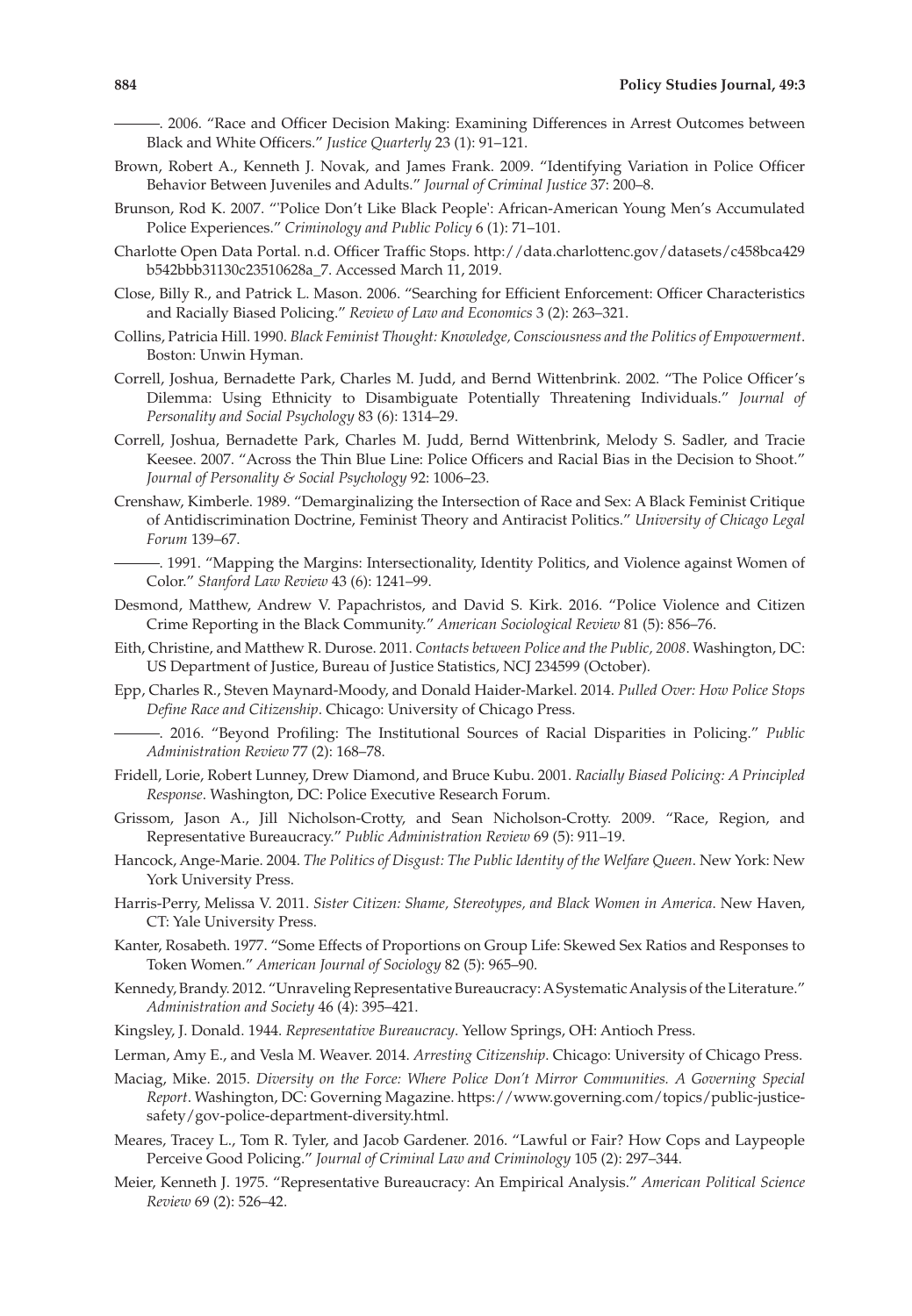#### **Baumgartner et al.: Racial Disparities in the Routine Traffic Stop 885**

- . 1993. "Latinos and Representative Bureaucracy: Testing the Thompson and Henderson Hypothesis." *Journal of Public Administration Research and Theory* 3: 393–414.
- Meier, Kenneth J., and Lloyd G. Nigro. 1976. "Representative Bureaucracy and Policy Preferences: A Study in the Attitudes of Federal Executives." *Public Administration Review* 36 (4): 458–69.
- Meier, Kenneth J., Robert D. Wrinkle, and J. L. Polinard. 1999. "Representative Bureaucracy and Distributional Equity: Addressing the Hard Question." *Journal of Politics* 61 (4): 1025–39.
- Morin, Rich, Kim Parker, Renee Stepler, and Andrew Mercer. 2017. *Behind the Badge*. Washington, DC: Pew Research Center.
- Mosher, Frederick C. 1968. *Democracy and the Public Service*. New York: Oxford University Press.
- Moskos, Peter C. 2008. "Two Shades of Blue: Black and White in the Blue Brotherhood." *Law Enforcement Executive Forum* 8 (5): 57–86.
- Page, Scott E. 2008. *The Difference*. Princeton, NJ: Princeton University Press.
- Pegues, Jeff. 2017. *Black and Blue: Inside the Divide between the Police and Black America*. Amherst, NY: Prometheus Books.
- Peralta, Eyder, and Cheryl Corley. 2016. "The Driving Life and Death of Philando Castile." *NPR Morning Edition*. July 15. [http://www.npr.org/sections/thetwo-way/2016/07/15/485835272/the-driving](http://www.npr.org/sections/thetwo-way/2016/07/15/485835272/the-driving-life-and-death-of-philando-castile)[life-and-death-of-philando-castile](http://www.npr.org/sections/thetwo-way/2016/07/15/485835272/the-driving-life-and-death-of-philando-castile).
- Rowe, Mike. 2012. *Policing, Race and Racism*. New York: Routledge.
- Saidel, Judith R., and Karyn Loscocco. 2005. "Agency Leaders, Gendered Institutions, and Representative Bureaucracy." *Public Administration Review* 65 (2): 158–70.
- Selden, Sally Coleman. 1997. *The Promise of Representative Bureaucracy: Diversity and Responsiveness in a Government Agency*. Armonk, NY: M.E. Sharpe.
- Sowa, Jessica E., and Sally Coleman Selden. 2003. "Administrative Discretion and Active Representation: An Expansion of the Theory of Representative Bureaucracy." *Public Administration Review* 63 (6): 700–10.
- *State v. Arreola-Botello*, Oregon SC S066119. 2019.
- Strolovitch, Dara Z. 2007. *Affirmative Advocacy*. Chicago: University of Chicago Press.
- Subramaniam, V. 1967. "Representative Bureaucracy: A Reassessment." *American Political Science Review* 61 (4): 1010–19.
- *Terry v. Ohio* 392 US 1. 1968.
- Theobald, Nick A., and Donald P. Haider-Markel. 2009. "Race, Bureaucracy, and Symbolic Representation: Interactions between Citizens and Police." *Journal of Public Administration Research and Theory* 19 (2): 409–26.
- Van Maanen, John. 1975. "Police Socialization: A Longitudinal Examination of Job Attitudes in an Urban Police Department." *Administrative Science Quarterly* 20 (2): 207–28.
- *Whren v. United States*, 417 US 806. 1996.
- Wilkins, Vicky M., and Bryan N. Williams. 2008. "Black or Blue: Racial Profiling and Representative Bureaucracy." *Public Administration Review.* 68 (4): 654–64.
	- . 2009. "Representing Blue: Representative Bureaucracy and Racial Profiling in the Latino community." *Administration and Society* 40 (8): 775–98.
- Woods, Solomon. 2014. *Does the Race of Police Officers Matter? Police Officers on Interactions with Citizens and Police Procedures*. PhD diss., University of Kansas.
- Yoder, Janice. 1991. "Rethinking Tokenism: Looking Beyond Numbers." *Gender and Society* 5 (2): 178–92.